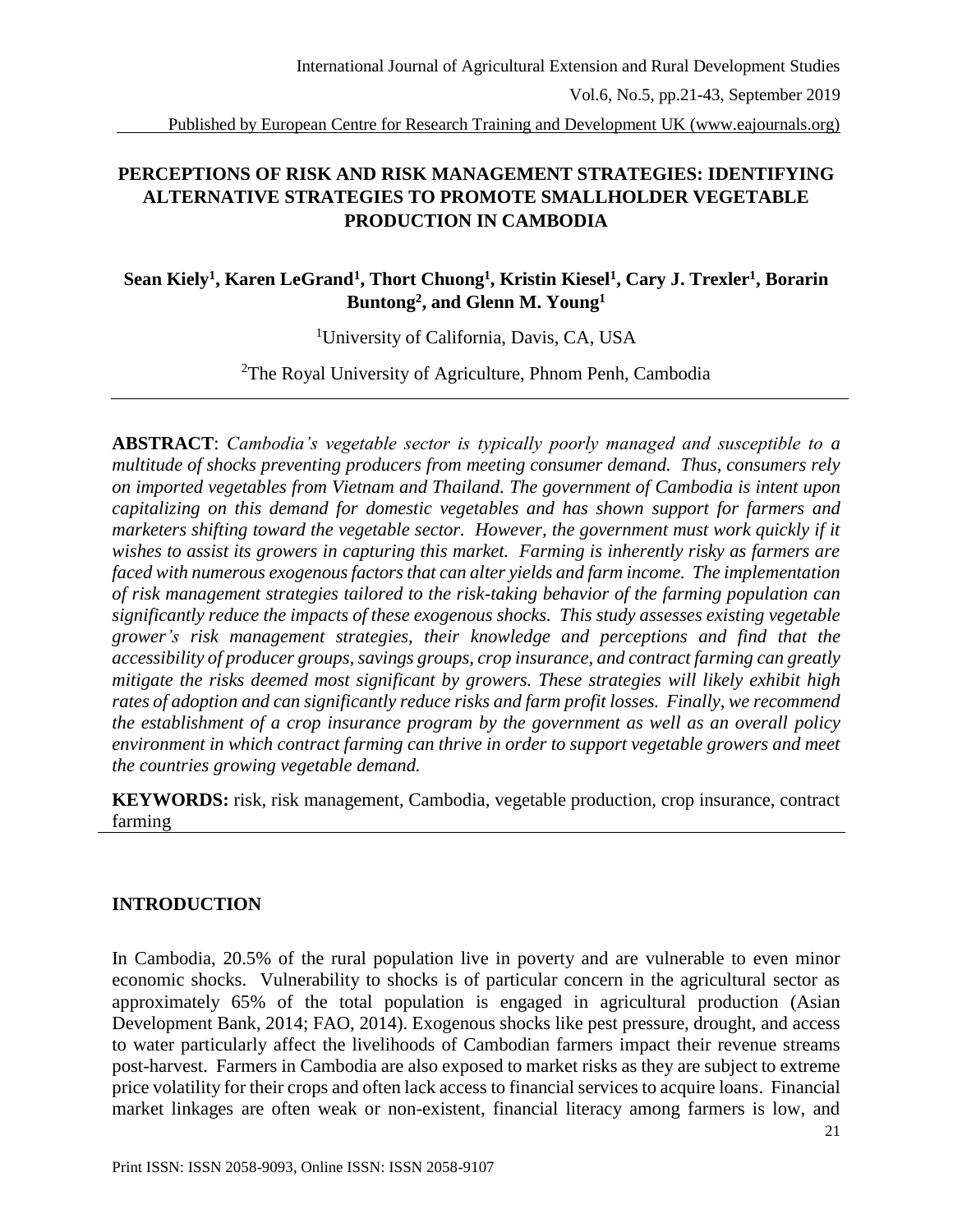Published by European Centre for Research Training and Development UK (www.eajournals.org)

farmers lack acceptable collateral needed to acquire capital improvement loans (FAO, 2014). It is of paramount importance to facilitate risk mitigation practices in order to lower risk exposure and increase the economic viability of Cambodian farmers.

Vegetables are the most profitable crops to produce and generate greater income for rural farmers while concomitantly providing positive nutritional benefits to consumers (Eliste, 2015). However, Cambodia's existing vegetable sector "is underdeveloped, poorly managed, unreliable and affected by seasonal climate variability. Cambodia therefore relies on cheap imports from neighboring countries" (Sophal, 2009). The Cambodian Agricultural Research and Development Institute estimates more than 75% of vegetables sold in the market are currently imported. Most of these imports comes from Vietnam. However, only 8.0-8.5% of Vietnamese vegetables grown meet standards for safe production set by the Vietnamese Ministry of Agriculture and Rural Development (MARD) (Moustier, Bridier & Loc, 2002; VietNam Bridge, 2009; Trexler, 2016).

Cambodian consumers lack confidence in the safety of imported vegetables, creating an opportunity for locally-grown vegetables to displace foreign vegetable imports (Kula, Turner & Sar, 2015). The University of California, Davis (UC Davis) has been collaborating with Cambodia's Royal University of Agriculture (RUA) since 2010 to help farmers and the produce sector with the development safe-vegetable value chains (SVVCs). The focus of the SVVC has primarily been to improve vegetable production practices, post-harvest practices, and market linkages. Production practices have also been restructured through participatory research (LeGrand et al. 2017; LeGrand et al. 2018). Improvements and practices include innovations such as soil improvement and nutrient management using earthworm compost, chemical-free crop protection from insect pests using nethouses, and improved post-harvest handling practices such as sorting, washing, packaging, cold-storage . Additionally, the program has established new market linkages that successfully connected producers and marketers through a branding campaign that promoted domestic, chemical-free vegetables. This advantageous branding reduced risk for farmers by creating a price premium for the products grown without chemical pesticides or fertilizers and to negotiate contract prices with marketers. he SVVC project has provided numerous "hard" or tangible technologies for growers to implement and has supported these hard technologies, the use of human-mediated "soft" technologies in the Kandal province including shared interest savings groups (LeGrand et al. 2018; Miller et al. 2017). Shared interest savings groups act as a mechanism of risk management because they supported growers in multiple ways. Participants in shared interest savings groups gain basic financial tools for managing communitybased savings and loan programs. Also, the shared interest savings group platform builds social structures that serve as vehicles for collective community action to address agricultural problems. While the SVVC program implemented technologies and practices that established for the first time domestic supply chains for safe vegetables in ways that support farmers, it is necessary to expand the use of soft technologies to further support growers and provide additional income generation, financial assistance, and safety net services.

The focus of this research is to examine grower risks and risk management strategies (soft technologies) which can improve grower livelihoods and protect growers from the pitfalls of poverty. Specifically, the purpose of this study is 1) to understand the risks faced by vegetable producing farmers and their risk-taking abilities and 2) to identify human-mediated risk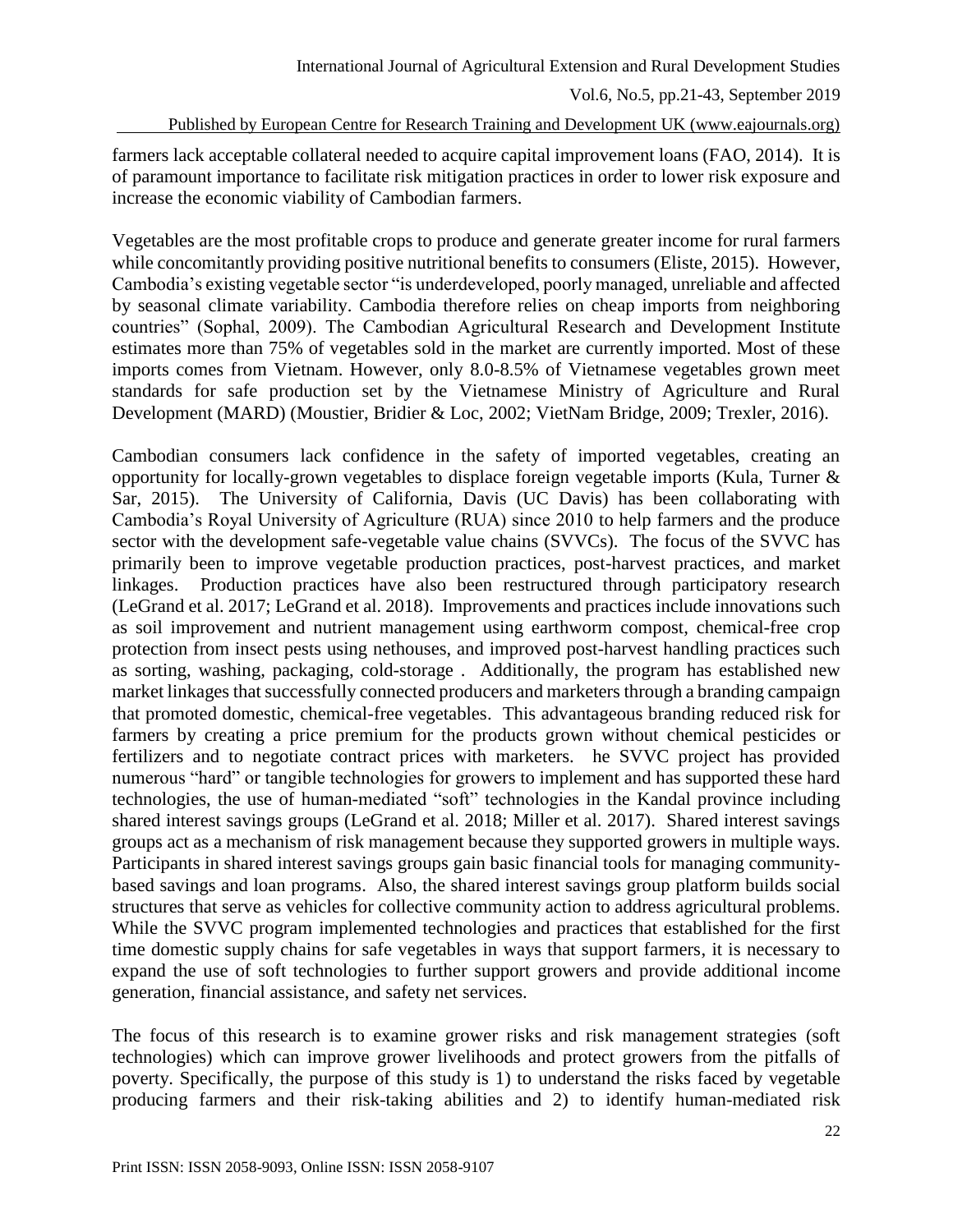Published by European Centre for Research Training and Development UK (www.eajournals.org)

management strategies that simultaneously promote economic viability and exhibit high adoption rates based on risk. High adoption is defined as the implementation and continued use. While some strategies may have high payoffs, risk aversion levels may lessen the likelihood of implementation and continued use. Therefore, we place an emphasis on strategies that garner high payoffs for growers while also exhibiting high rates of adoption based on grower risk-taking ability. We assess 1) attitudinal levels of risks faced on the farm 2) perceptions of risk taking ability 3) use, awareness, confidence, interest, and perceived benefits and risks of both traditional and alternative risk management strategies and 4) access to risk information and education for 30 smallholder farmers in two villages in Battambang province.

## **LITERATURE REVIEW**

In this section, we review the literature regarding the dimensions of agricultural risks and the risk management strategies available to mitigate these risks. Here, we discuss the areas of risk most pertinent to Cambodia's vegetable sector and the strategies, divided into traditional and alternative strategies, most suitable in aiding growers.

## **Risk in Agriculture**

Risk can be defined as "uncertain consequences, particularly possible exposure to unfavorable consequences" (Hardaker, 2004). Farmers face multiple dimensions of risk in agricultural production. These agricultural risks are associated with negative outcomes stemming from exogenous variables such as fluctuations in climate, natural disasters, and price volatility that are outside of the control of the farmer. To understand appropriate risk management strategies for farmers, it is important to understand the various dimensions of risk faced. While not exhaustive, the following dimensions of risk are the most pertinent to Cambodian agriculture that although not completely preventable can be mitigated at the farmer level.

*Price Risk*: The volatility of input and output prices is an extremely important source of agricultural risk. In particular, output prices for agricultural commodities can vary significantly. In segmented, local markets an increase in annual production typically decreases output prices, while a decrease in production leads to increased output prices. The instability of output prices makes it difficult for farmers to accurately predict profits, has severe consequences for the household's ability to plan financially.

*Production Risk*: The high variability of production outcomes in agriculture are due to the myriad of exogenous variables that effect production. These exogenous variables, including extreme weather conditions (i.e. flood, drought, fire, excessive heat and rain), changing input costs, and pests (i.e. insects, diseases), lead to uncertainty in crop yield and quality, which effects farm profits.

*Financial Risk*: Farmers need to finance business operations and maintain cash flows in order to meet financial obligations and repay debts. Many farming operations hinge on the ability to access and borrow loans. Borrowing money introduces numerous financial risks. The uncertainty of lenders to supply loans in the present and future is one source of risk. Additionally, the ability of farmers to pay back loans due to interest rates and future production and price risks effect farm cash flows (Drollette, 2009).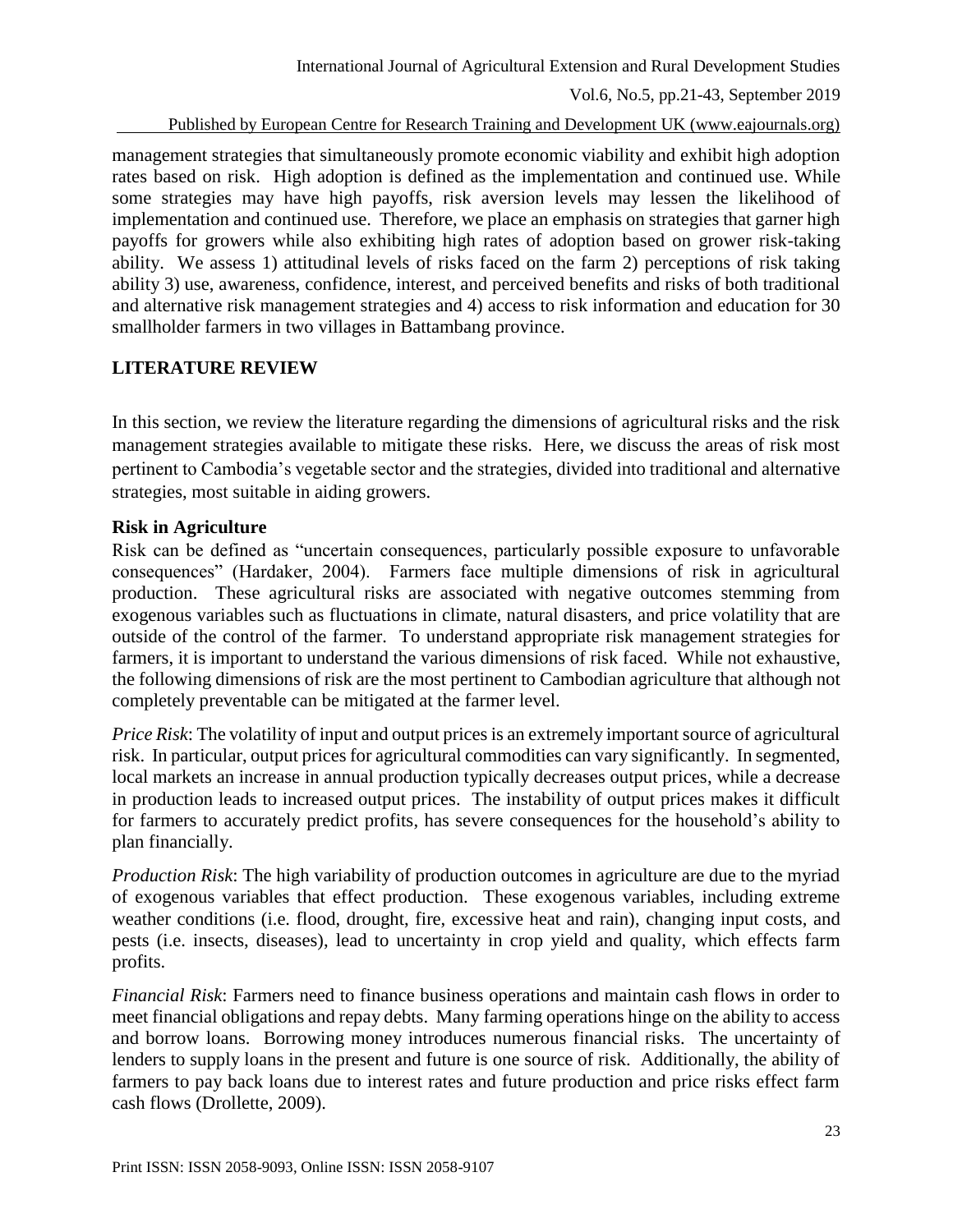Published by European Centre for Research Training and Development UK (www.eajournals.org)

*Marketing Risk*: A lack of market information systems makes it challenging for farmers to assess demand for a product, search for and identify buyers. Market access can be limited by poor infrastructure and supply chains, and limited marketing strategies, which further reduces the number of buyers available for farmers.

*Personal Risk*: The health of the farming family and main farm operator are the primary personal risks faced by a farm business. Illness or death of the main farm operator or other members of the farm family can disrupt the performance of the operation. Labor shortages can be another source of personal risk. Labor shortages often occur during rural to urban migration as well as political and social unrest (Kahan, 2008).

### **Risk Management Strategies**

Farmers often use a diverse set of strategies to manage the risks they face. Some strategies address a single risk while others can deal with multiple risks. This section defines intangible risk management strategies that are both pertinent to addressing the risks that Cambodian farmers face and potentially feasible to employ in current or near future management systems. We divide the risk management strategies into two groups: traditional risk management strategies and alternative risk management strategies. Traditional strategies are defined as "arrangements made by individuals or households or such groups as communities or villages". Alternative strategies are defined as "market-based activities and publicly provided mechanisms" (World Bank, 2005). While there is some fluidity in these definitions (i.e. the categorization of producer groups), they characterize strategies as those that are traditionally available to farmers and those that are not. When assessing the appropriateness of risk management strategies, it is important to consider both ex-ante and ex-post forms of risk reactions, i.e. the reactions of an individual once an exogenous shock has occurred in order to better understand how they will likely be employed to mitigate the effects of a shock after it has occurred and the ability of these strategies to reduce the impact of a risk.

## **Traditional Risk Management Strategies**

We evaluate the following traditional risk management strategies. These strategies are typically accessible in any farming community.

*Off-farm Work*: Off-farm work is a traditional strategy that mitigates the effects of agricultural risks on farm household income by supplementing agricultural income through a more diversified and reliable income stream. Off-farm work can be both an ex-ante or ex-post reaction to risk depending on the time of employment.

*Precautionary Savings*: Precautionary savings include liquid and semi-liquid assets in the form of cash, livestock, crops, tools and equipment, and other household assets. This traditional strategy is an ex-post shock absorbing mechanism used by smallholder farmers (Ullah, Raza, et al., 2015).

*Vegetable Diversification*: Vegetable diversification refers to the planting of multiple types of vegetable crops in order to reduce the risks of crop failure due to the exogenous effects of weather and pests as well as to diversify income to mitigate the effects of volatile market prices (Ullah, Raza, et al., 2015). As vegetable production is the mail focus in this study, vegetable diversification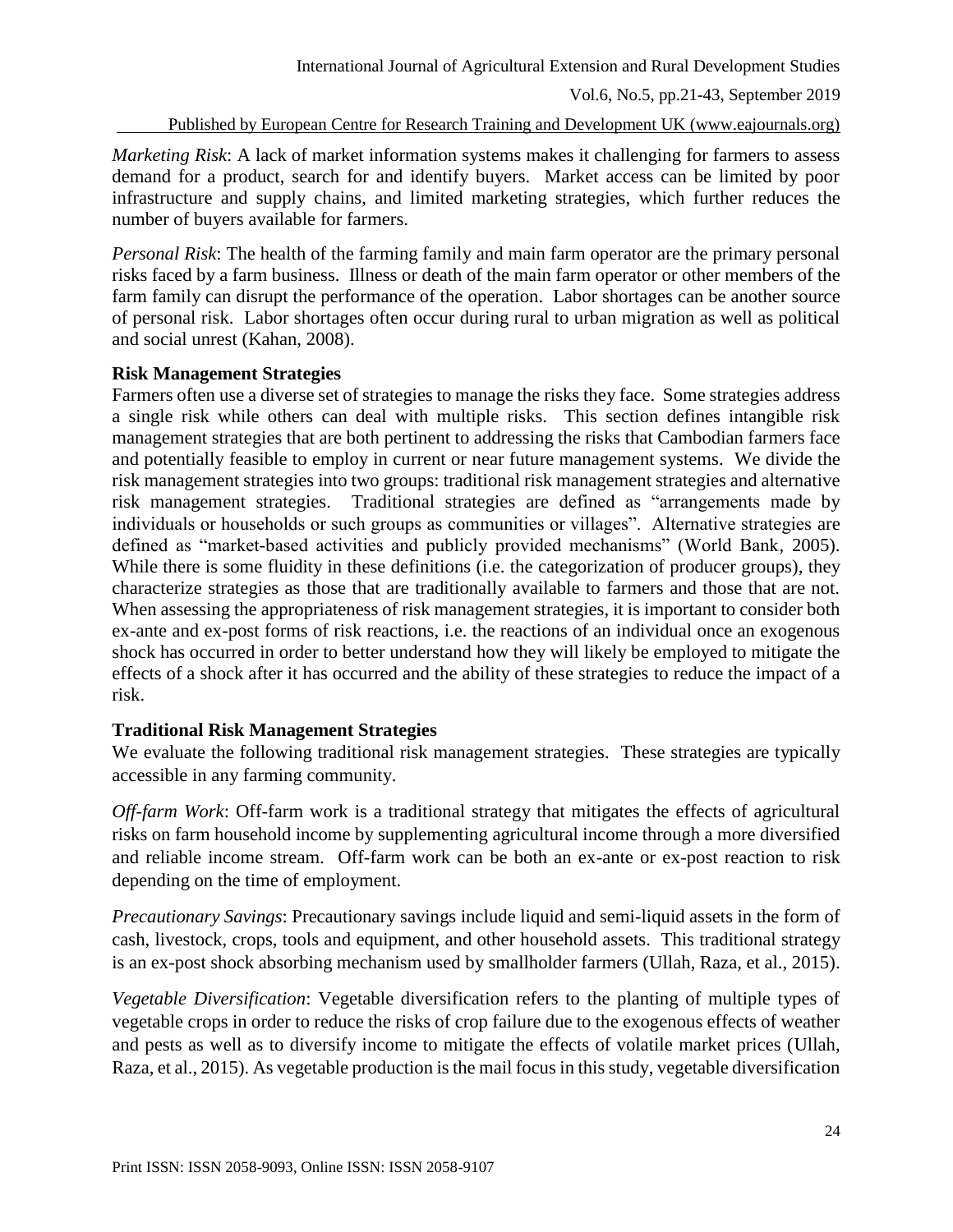Published by European Centre for Research Training and Development UK (www.eajournals.org)

is considered a traditional risk management strategy that functions in the same way as crop diversification. Non-vegetable crops, however, are considered under enterprise diversification.

*Enterprise Diversification*: Enterprise diversification refers to the inclusion of several farming operations such as the production of multiple crops, livestock, aquaculture, etc. The main principle of enterprise diversification is to engage in operations that negatively or weakly positively correlate with each other. Therefore, if there is lower income resulting from one activity, it may be offset by higher income from another activity as the two do not move in lockstep with one another (Gunjal, 2016).

*Social Networks*: Traditional societies can protect against risk through strong community bonds, often supporting individual families in times of hardship. Social networks can operate as an informal social safety net when idiosyncratic shocks occur. Idiosyncratic shocks are shocks where" one household's experience is typically weakly, if at all, related to neighboring households." These shocks typically occur due to crop yield shocks within microclimates, localized pest or disease outbreaks, or one-off events such as flood or fires. However, social networks particularly in developing countries typically do not ensure against covariate shocks, meaning that "many households in the same locality suffer similar shocks." Covariate shocks occur due to price instability, natural disasters, or financial crises (Bhattamishra & Barrett, 2008). Social networks can also extend lines of credit when formal credit institutions are not accessible.

## **Alternative Risk Management Strategies**

We evaluate the following alternative risk management strategies. These strategies are not always accessible in farming communities, particularly in developing countries but they may provide large benefits once implemented.

*Contract Farming*: Farming contracts are arrangements made between buyers and producers that set a price and outlet for the good prior to harvest. These contracts secure a buyer and guarantee prices growers receive for commodities, thus minimizing market and price risks. In the context of this study, flat-rate contracts are offered to growers under the condition of producing vegetables in nethouses and eliminating the use of pesticides in the production process. This form of contract is a mix of a marketing contract and a production contract. The contract emulates a marketing contract in that it establishes a buyer and pricing arrangement. The farm operator controls most of the production process and owns the commodity while it is being produced. The production risks are therefore faced mainly by the operator. However, the contract also imitates a producer contract in the sense that the buyer/contractor has some control over the production process by specifying the use of nethouses and compost as well as the nonuse of pesticides. Flat-rate contracts negate future price risks and spread marketing risks while guaranteeing a minimum price. This minimum price provides market price protection for growers when open-market prices are low, but also means that growers potentially forgo upside market price potential. In cases when openmarket prices are high, side-selling on the part of the producer may occur (ERS, 1999). However, we observe contract prices that are typically above mean market prices, largely mitigating the issue of forgone profit opportunities and side-selling. It is worth noting that financial literacy is often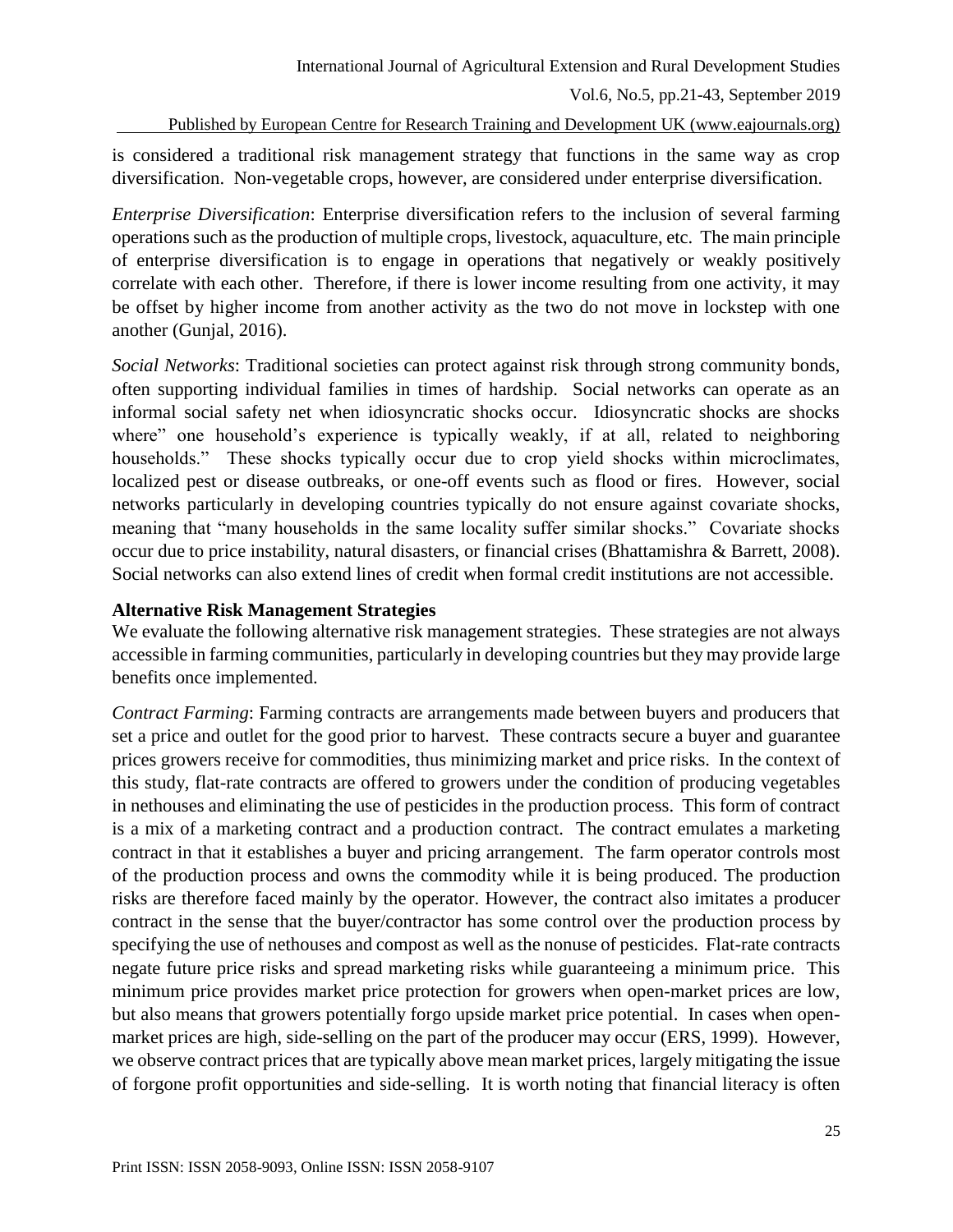Published by European Centre for Research Training and Development UK (www.eajournals.org)

low among smallholder farmers, which can pose a legitimate risk to producers as contracts must be clearly defined before entering into agreement.

*Inventory Credit Systems*: An inventory credit system (ICS) is an agreement between a storage facility operator and a grower who deposits a commodity of a specified quality and quantity in a secured storage environment. The grower is then issued a receipt for the deposit which can be used as collateral to obtain loans or to sell the commodity at a later period when the market price is at a more desirable level. The storage facility or warehouse typically functions either privately, publicly, or as part of a community inventory credit. ICSs can manage price risks by storing commodities when market prices are low and selling commodities when prices are acceptably high. ICSs also manage financial risk by offering growers a way to obtain credit they are often excluded from due to lack of collateral required by lending organizations. ICSs also reduce postharvest losses by placing commodities in a secure, stable environment. However, several disadvantages exist as well. Lenders face the risk that borrowers will default on their loans. Creating suitable storage systems in rural areas is often prohibitively costly (Gunjal, 2016). In relation to this research study, vegetables require well developed cold storage systems for ICSs to function properly; however, in the study area such a system has only recently been introduced and is in experimental phases.

*Crop Insurance*: Crop yield insurance is used by growers to mitigate production risks when yield losses occur. Growers typically pay the insurer a fixed premium for protection from uncertain, but potentially large yield losses. When these losses occur, indemnities compensate the grower up to the insured coverage level. Coverage levels are typically between 50 to 80 percent of a grower's annual production history (APH) increasing at five percent increments (i.e. coverage levels of 50%. 55%, 60%, 65%,…,80%). Multiple forms of agricultural insurance schemes exist such as livestock and hail damage insurance. However, of particular interest is multi-peril crop insurance. This type of insurance protects the grower from yield losses that result from the many exogenous factors faced in agricultural production including natural disasters and pest damage. Typically, insurance schemes rely on risk-pooling where risks are not highly correlated among individuals and thus the total portfolio of the insurance company is less risky than the average of the individual policies. However, natural disasters are often correlated across a geographical area; thus pooling risk in this instance can be difficult for private insurers. Therefore, it is often the case that governments will handle multi-peril crop insurance coverage by subsidizing the premiums of the growers to ensure that indemnity payouts exceed the premiums paid by growers and that the operation costs of private insurers are covered (ERS, 1999). Premiums for growers are often subsidized up to 67% of the premium rate, which makes crop yield insurance particularly attractive to growers as a strategy to manage production risks.

*Savings Groups*: Savings groups are a management tool to mitigate financial risk. These groups are often structured as community-managed microfinance institutions where all fund accumulation is through member savings. Savings groups are often low-cost and easy to manage. They also allow members to build financial capital that can provide access to financial services from more formal institutions. Savings groups throughout the developing world allow members to have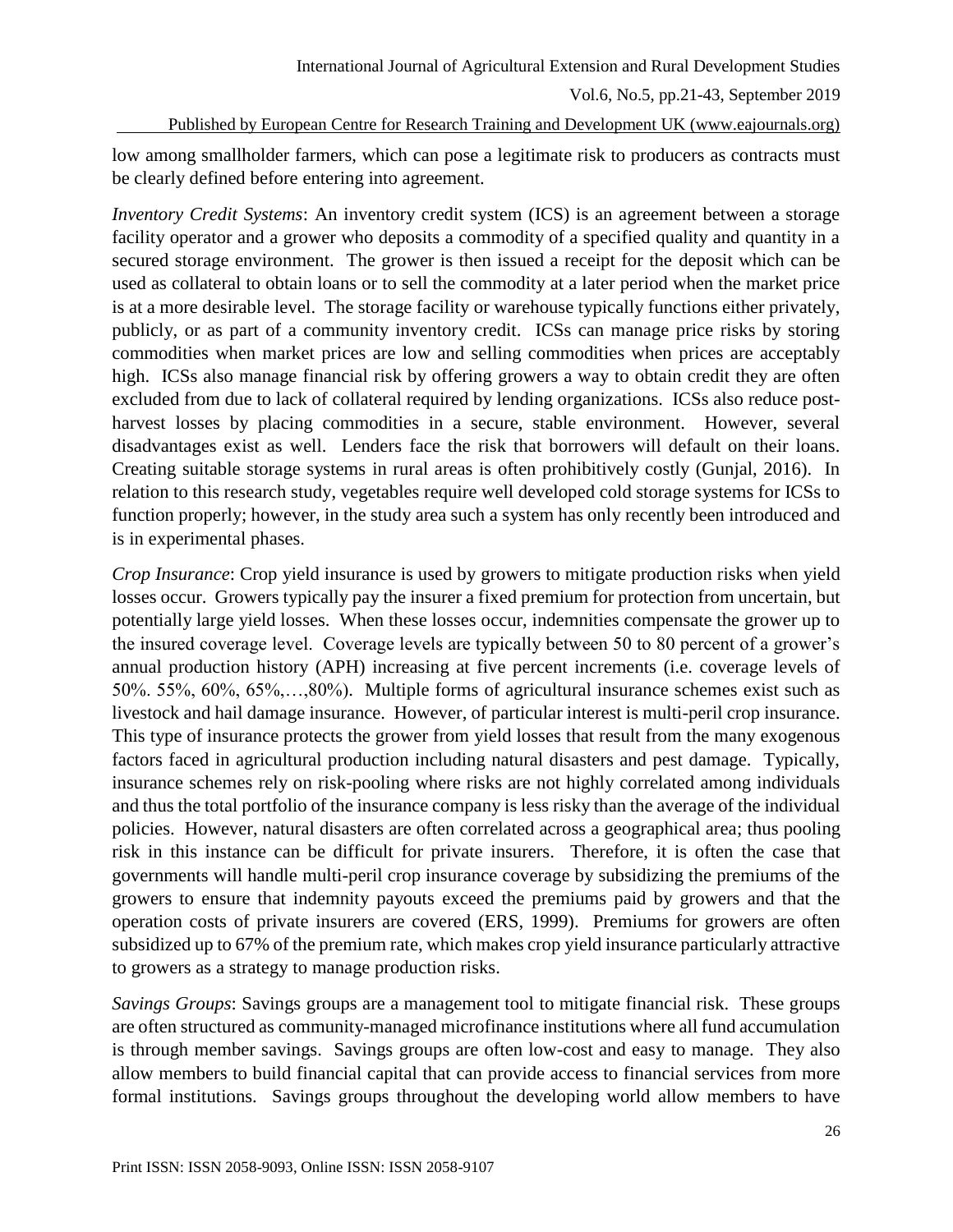Published by European Centre for Research Training and Development UK (www.eajournals.org)

access to savings accounts that are not typically available in rural communities. Also, savings groups do not have prohibitive barriers to credit access such as high collateral. These groups also allow members to access small loans which are often used to support agricultural businesses and often include emergency insurance for members (Ksoll, 2016; LeGrand, 2018).

*Producer Groups*: Producer groups or cooperatives, can be leveraged by growers to manage price and market risks. Producer groups give smallholder producers bargaining power to reduce agricultural input costs such as equipment, fertilizer, and seeds (FAO, 2007). Producer groups also lower marketing risk by creating improved access to markets through storage, delivery, packaging, and branding. Producer groups can also leverage negotiating power for selling goods at contract and market prices. Producer groups also play an important role in information sharing, education, technology, and training opportunities for producers (Feyisa, 2016).

*Formal Credit Institutions*: Formal credit institutions can assist farmers in managing financial risks. These institutions provide financial services in the form of small loans or insurance that allow smallholder producers to invest in more profitable farm business ventures. However, the use of formal credit institutions can be limited by high transaction costs, which are all the costs associated with conducting a business transaction such as travel time, financial literacy, and high collateral costs should farmers default on their loans. Collateral for loans is often in the form of land as it is one of the few production assets farmers possess (Agricultural Risk Management and Insurance, 2018).

## **METHODOLOGY**

In this section, we describe the development of our questionnaire design, testing, and administration in order to accurately assess perceptions of risk and risk management strategies.

## **Risk and Risk Management Questionnaire Design and Administration**

This study was conducted using a risk and risk management questionnaire collecting 1) demographic information about farm family and property attributes, 2) historical yields and prices for vegetable crops, 3) perceptions of risks in agriculture, 4) perceptions of risk-taking ability, 5) use and attitudinal assessments of eleven risk management strategies, and 6) access to risk management information and education. The questionnaire gathered data on basic demographic information to understand the sample population in the area. The questionnaire captured information on all vegetable crops grown in the last year and recorded up to five of the most recent yields and prices received for each crop. It also asked about crop failures including dates and causes. We needed to collect this information in order to construct a dataset with which to predict future yields and prices. Historical data for vegetable crops in Cambodia is nearly nonexistent.

We followed similar surveys in the existing literature (e.g, Koble et al., 1999; Meuwissen et al., 2001; Martin et al., 1998) when constructing the risk and risk management sections. Questions were contextualized for vegetable production as well as available marketing and financial options in Cambodia. The survey also captured farmer's willingness to take risks. Typically, the literature suggests using a likert scale (1-5). However, to accommodate for cultural perceptions observed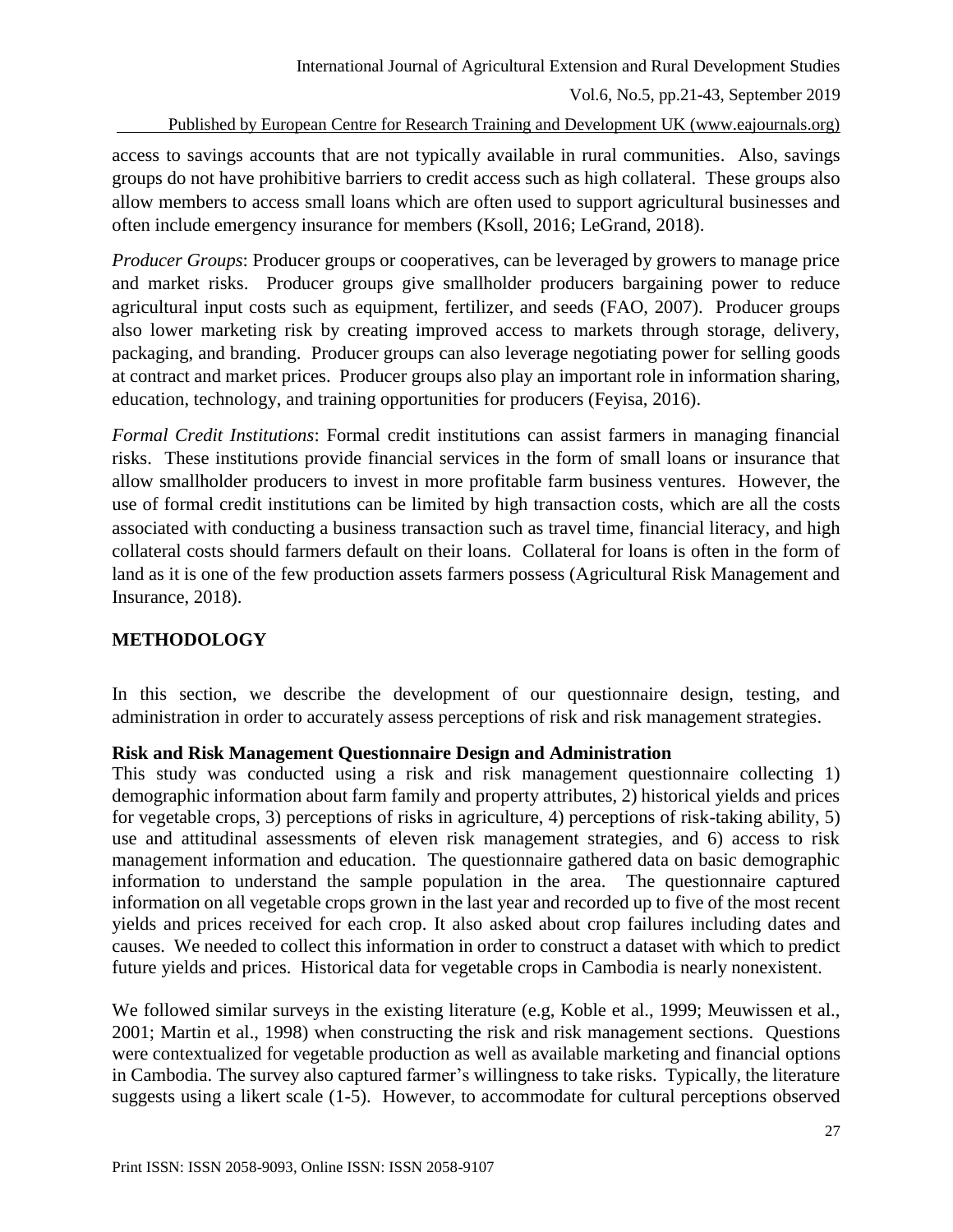#### Published by European Centre for Research Training and Development UK (www.eajournals.org)

when this scale was pre-tested, we determined that a larger scale could create more accurate distributions and tease out risk-taking ability and important risks faced by growers in this region more accurately. Risk-taking in production, marketing, finance and investment as well as general risk-taking ability were assessed on a scale from 0-10 (0=Not Risk Seeking At All and 10=Very Risk Seeking). A similar scale was used by Meuwissen et al. (2001) and Dohmen et al. (2011). The scale used in this study most closely follows Dohmen et al. who study responses toward risks and risk-taking ability on attitudinal scales and compared the outcomes with behavioral experiments to determine the usefulness of attitudinal scales in self assessments of risk. They argue that self-assessments of risk-taking abilities are accurately captured in comparison to behavioral experiments (Dohmen et al. 2011). For consistency, we applied this scale throughout the entire questionnaire.

The questionnaire assessed the importance of 20 sources of risk including an open ended section for growers to include additional risk sources. Use and attitudes toward 11 different risk management strategies as identified in the literature above were also included. In addition, an open ended section was included to capture strategies not listed in the survey. Attitudes toward risk management strategies assessed included 1) awareness of strategy 2) interest in using strategy 3) comfort in using strategy 4) perceived benefit to income of strategy 5) perceived risk to income of strategy. Finally, if growers did not participate in a particular strategy, they were asked to specify why. Pre-coded response options were given to growers, as well as an open ended option allowing them to state alternative reasons why a particular strategy was not being adopted. Participants who engaged in alternative risk management strategies were asked questions that allow us to estimate costs and benefits of employing these strategies. Finally, respondents were also asked to rank 16 sources of risk management information and education on a scale of 0-10. The results of this section will be used in order to determine the appropriate channels in terms of outreach, cost, and accessibility in order deliver information on risk management strategies to growers in the future. The complete survey can be found in Kiely et al. (2019).

We tested the validity of the questionnaire through three forms of content validity. First, the literature review was used to justify the content and design sections relevant to our research objective. A draft questionnaire was then examined by members of the SVVC project in order to determine the appropriateness of questions given the current state of the Cambodian vegetable sector and those who operate within. Finally, we piloted the questionnaire in Kandal Province with 10 vegetable growers and we analyzed the instrument and questionnaire responses for conceptual understanding and feasibility. Adjustment was made to the survey instrument to reflect this. Finally, the questionnaire was administered to five farmers in Battambang Province to assess adjustments to the instrument. After completion of these initial surveys, it was determined that the questionnaire had obtained sufficient content validity and was used throughout the remainder of the fieldwork. Thirty vegetable growers were selected as respondents for the questionnaire. Fifteen growers were selected from both Tarsey and Anlongrun villages. The questionnaire was filled out during face-to-face interviews with the growers and the primary researcher and an interpreter, near the city of Battambang, Cambodia in the fall of 2017. All respondents had been growing vegetables for sale in local markets for a minimum of one year.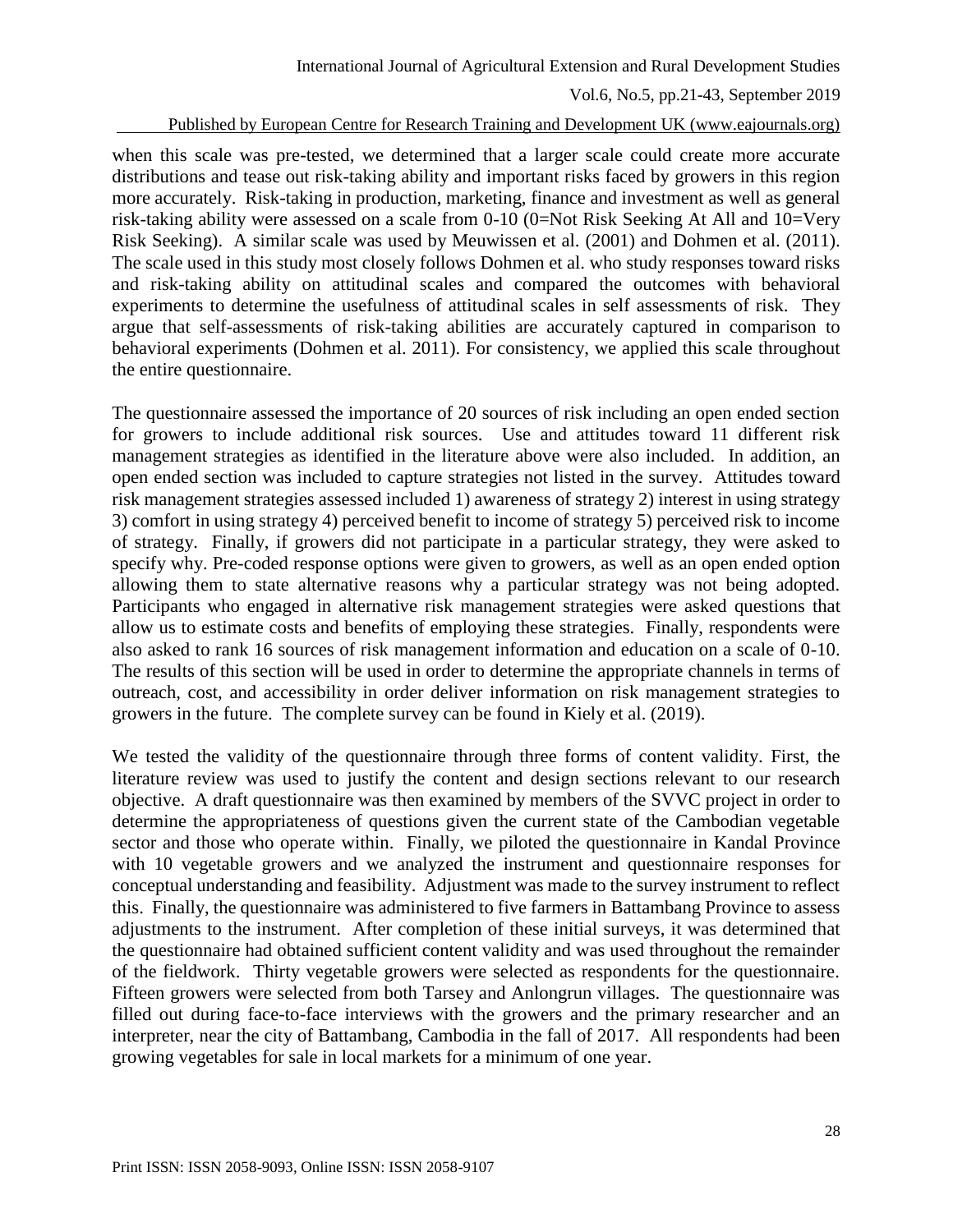Published by European Centre for Research Training and Development UK (www.eajournals.org)

### **RESULTS & DISCUSSION**

#### **Household Demographics**

To gain insight into the risk-taking ability and agricultural risks faced by Cambodian growers, as well as the importance of specific risk management strategies in context, we surveyed 30 smallholder farmers in two villages in Battambang province. Household demographics are shown in Table 1. The gender and age distribution as well as the family size between the villages surveyed were similar. Approximately 67% of the respondents were male, 33% were female and the average age of respondents was 43.5 years old. The average family size was 5.1 members. The land size and area under vegetable cultivation differed between villages. Farmers in Tarsey Village owned on average 1.36 hectares of land, while farmers in Anlongrun Village owned on average 2.47 hectares of land. The average area under vegetable cultivation on each farm surveyed in Tarsey Village was 0.25 hectares, while in Anlongrun Village it was 0.41 hectares.

| <b>Variable</b>                                      | <b>Tarsey</b><br><b>Village</b> | Anlongrun<br><b>Village</b> | <b>Mean</b><br><b>of</b><br>total<br>survey respondents<br>$(n=30)$ |  |
|------------------------------------------------------|---------------------------------|-----------------------------|---------------------------------------------------------------------|--|
| Age                                                  | 43.8                            | 43.2                        | 43.5                                                                |  |
| <b>Respondent Gender (M%:F%)</b>                     | 67:33                           | 67:33                       | 67/33                                                               |  |
| # Household Members                                  | 5.2                             | 5.1                         | 5.1                                                                 |  |
| # Household Members Working                          |                                 |                             |                                                                     |  |
| on Farm Full-time                                    | 1.9                             | 2.6                         | 2.3                                                                 |  |
| # of Children in Household                           | 2.6                             | 2.7                         | 2.6                                                                 |  |
| <b>Male Head of Household Age</b>                    | 45.9                            | 45.0                        | 45.4                                                                |  |
| Household<br><b>Head</b><br>$\bf{of}$<br><b>Male</b> |                                 |                             |                                                                     |  |
| Education $(\frac{6}{6})^a$                          | 0/47/47/7/0                     | 13/73/13/0/0                | 7/60/30/3/0                                                         |  |
| <b>Female Head of Household Age</b>                  | 44.3                            | 41.5                        | 42.9                                                                |  |
| Female Head of Household                             |                                 |                             |                                                                     |  |
| Education $(\frac{6}{6})^a$                          | 27/27/20/13/7                   | 27/67/7/0/0                 | 27/50/13/7/3                                                        |  |
| Land area owned (ha)                                 | 1.36                            | 2.47                        | 3.4                                                                 |  |
| Area under cultivation (ha)                          | 0.54                            | 1.52                        | 1.03                                                                |  |
| under<br><b>Vegetable</b><br>Area                    |                                 |                             |                                                                     |  |
| <b>Cultivation</b> (ha)                              | 0.25                            | 0.41                        | 0.48                                                                |  |
| none/primary/secondary/high                          |                                 |                             |                                                                     |  |
| school/technical                                     |                                 |                             |                                                                     |  |

## **Household Demographics**

**Table 1. Household Demographics.** Survey of 15 farming families in Tarsey Village and 15 farming families in Anlongrun Village

Income sources of farm families are displayed in Table 2. Despite the differences in cultivation area as exhibited in Table 1, growers in Tarsey village only generate \$621 less per year in vegetable production than growers in Anlongrun. This may be due in part to a focus on leafy green vegetable production in Tarsey which requires few infrastructure inputs compared to vegetables such as cucumbers, grown on stakes and wires, often in Anlongrun. Additionally, leafy green vegetables can be harvested more frequently throughout the year. Growers in Tarsey also benefit due to their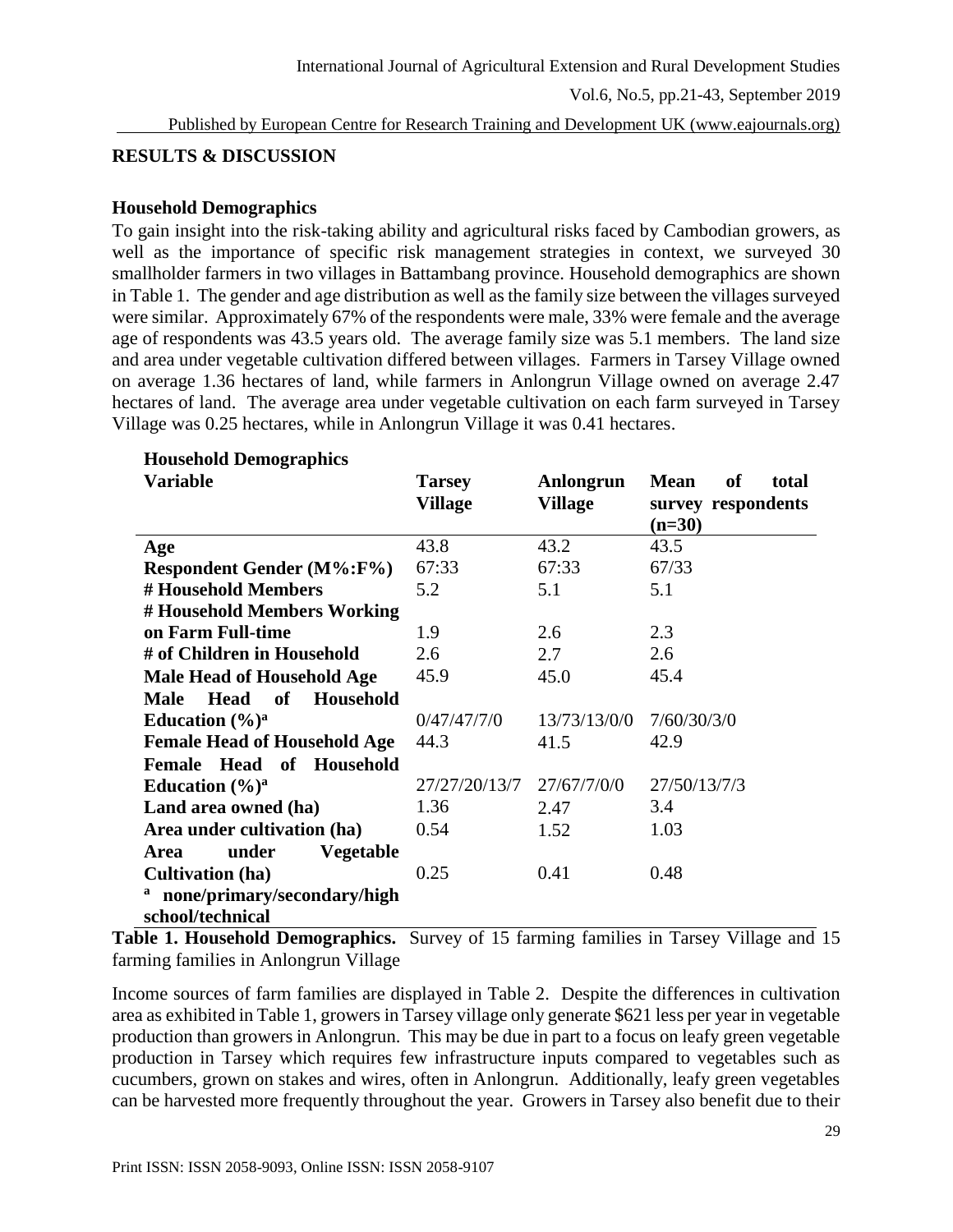Published by European Centre for Research Training and Development UK (www.eajournals.org)

close proximity to the main road in the vicinity which may allow buyers to easily find these growers and lower buyer transaction costs. Income from aquaculture and personal business activities also vary between the two villages. Growers in Tarsey village almost solely relied on a water supply from a pond dug on their property which also provides an opportunity for aquaculture. Whereas, those in Anlongrun mainly sourced their water from a canal that meandered along the village, not allowing for the same income opportunity. Personal business activity is also likely a greater source of income for those in Tarsey village due to proximity the main road as households often had roadside shops selling snacks, household supplies, gasoline, or offering services such as auto repairs.

| <b>Household Income</b>             |                       |           |                             |
|-------------------------------------|-----------------------|-----------|-----------------------------|
| Source<br>Income                    | <b>Tarsey Village</b> | Anlongrun | <b>Mean</b><br>income<br>of |
| (USD)                               |                       | Village   | respondents $(n=30)$        |
| <b>Vegetable</b>                    | 2,151                 | 2,773     | 2,462                       |
| <b>Production</b>                   |                       |           |                             |
| Non-vegetable                       | 2,325                 | 1,886     | 2,106                       |
| <b>Cropping Activities</b>          |                       |           |                             |
| <b>Perennial plantation</b>         | 267                   |           | 133                         |
| crops                               |                       |           |                             |
| <b>Birds</b>                        |                       | 10        | 5                           |
| <b>Cattle, Buffalo, Pigs</b>        | 17                    | 120       | 68                          |
| <b>Aquaculture</b>                  | 131                   |           | 65                          |
| <b>HH</b><br>outside<br><b>Jobs</b> | 228                   | 271       | 250                         |
| farm                                |                       |           |                             |
| <b>business</b><br><b>Personal</b>  | 480                   | 15        | 248                         |
| activity                            |                       |           |                             |
| <b>Public transfer</b>              | 34                    |           | 17                          |
| Household<br><b>Total</b>           | 5,641                 | 5,135     | 5,388                       |
| <b>Income</b>                       |                       |           |                             |

**Table 2. Household Income Sources.** Income sources (USD) of 15 farming families in Tarsey Village and 15 farming families in Anlongrun Village

#### **Perceptions of Sources of Risk and Risk-Taking Ability**

Understanding farmers' perceptions of risk allows us to identify risk-aversion levels and suggest the most appropriate management strategies. Farmers' perceptions of risk-taking ability were categorized by the different facets inherent in agricultural activities: crop production, marketing of crops, and finance and investment, in addition to a category capturing general risk-taking ability. In a series of four questions, respondents were asked to rate on a scale of 0 to 10 how willing they are to take risks in the aforementioned categories (Fig. 1). All respondent's answers were then averaged to determine the average score of self-perceived risk-taking ability as shown here.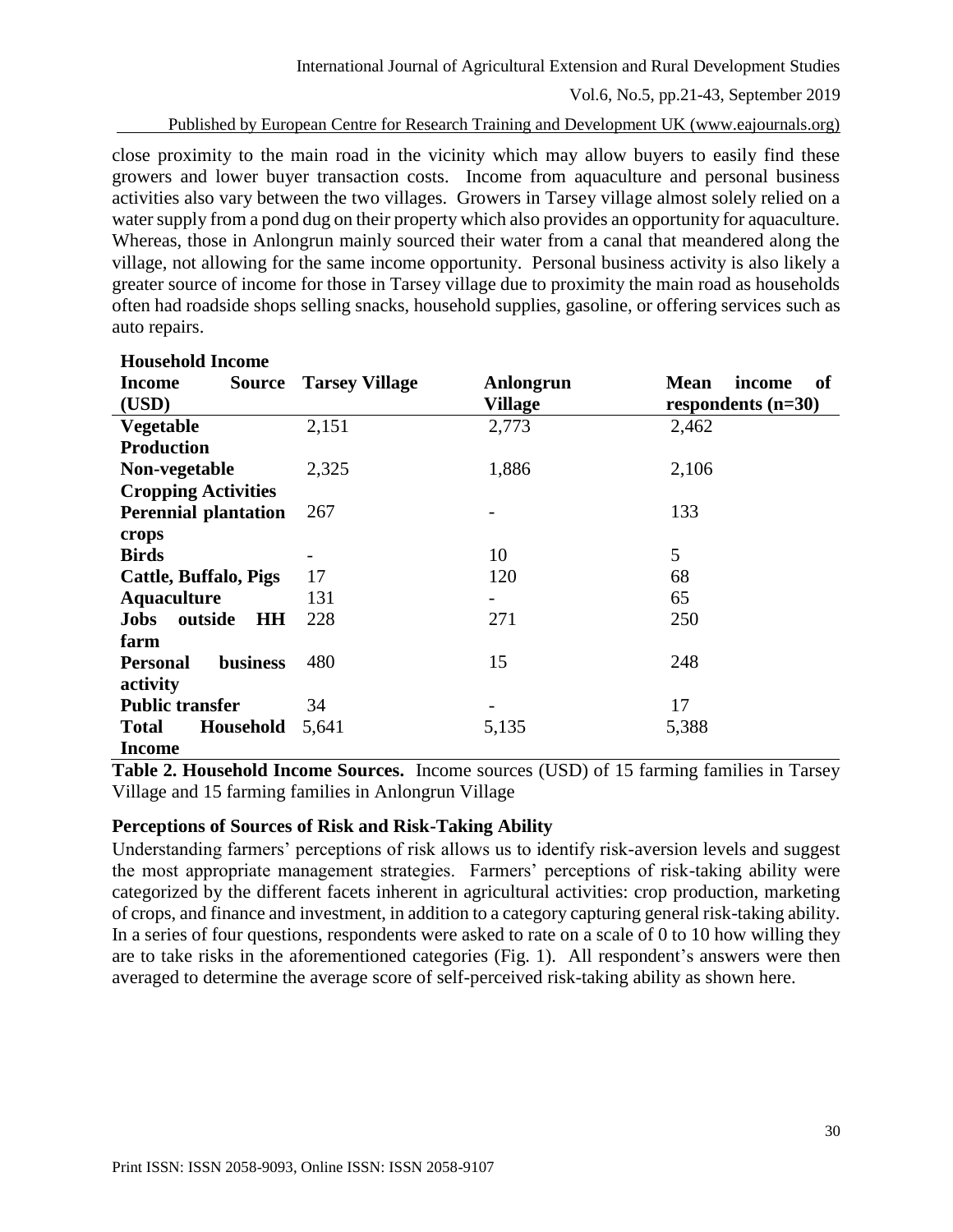



The highest average score, representing the greatest level of risk-taking ability, was risk-taking in finance and investment. The lowest average score, representing the lowest level of risk-taking ability, was general willingness to take risks. This is interesting since it would be expected that general risk-taking ability would fall somewhere near the average of the three other categories. It is possible the three specific categories scored higher because they are areas in which respondents are well versed and have a good understanding of the relevant risks. This may likely explain why the scores for production and marketing are higher than general risk-seeking. However, since it is generally assumed that financial literacy is low among the rural poor, it might be expected that rural farmers would be most adverse to financial and investment risks. Therefore, it is surprising to see that growers responded to being most open to taking risks in finance and investment as they are likely to have less familiarity and exposure to the associated risks. Furthermore, despite the substantial difference in farm size and income between respondents in the two villages, no notable difference was identified in the perceptions of farmers towards risk. This suggests farmer perceptions towards risk are not dependent on farm size or income. Although the scope of this pilot study is limited, it is interesting to consider the idea that risk perception may be similar among the general population of Cambodian farmers.

Growers in Cambodia face risks on several fronts. Therefore it was important to capture potential risks faced and the degree to which these risks are a concern to growers. Realizing the most critical risk sources will enhance our ability to recommend applicable strategies to mitigate these risks. Assessing discontinuities between areas of risk-taking ability and actual risks faced is another important reason why this information is important to gather. If a misalignment of risk-taking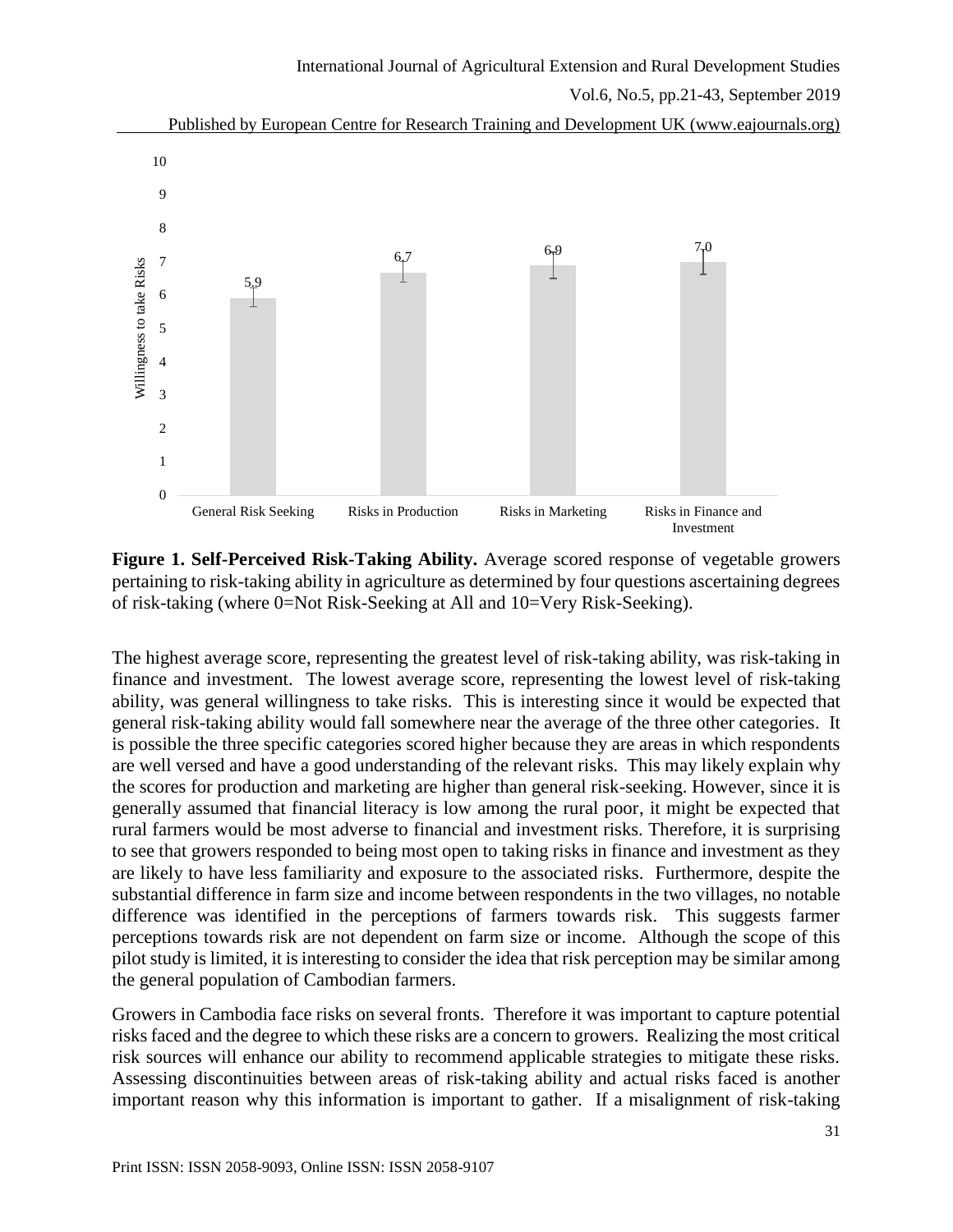#### Published by European Centre for Research Training and Development UK (www.eajournals.org)

ability and risks exists, then management and training practices will be of even greater importance to bring awareness and action in alleviating these risks. Twenty sources of risk were considered in the questionnaire in order to ascertain the most burdensome risks growers encounter. Respondents were asked to score their perception of these twenty sources of risk on a scale of 0 to 10 in terms of their potential to affect farm income. Scores from all respondents were averaged and reported in categories grouped by related source of risk: price, production, financial, marketing, and personal risks (Fig. 2).



**Figure 2. Perceived Sources of Risk to Vegetable Farming.** Average scored response for perceived sources of risk in agriculture by 30 vegetable growers as determined by the 20 listed sources of risk rated in terms of their potential to affect farm income (where 0=Low Potential Effect on Farm Income and 10=High Potential Effect on Farm Income).

Sources of risk that received an average score of 5 or above with the inclusion of their standard error were considered highly relevant risks and those falling below five were considered irrelevant. Farmers perceived the most relevant sources of risk to be pest damage (score 6.2) and finding a buyer (score 5.9). These results are consistent with findings from other investigations (LeGrand et al. 2018). Other relevant sources of risks included: excessive heat (score 5.7), crop price variability (score 5.6), availability of water (score 5.5), and changes in input costs (score 5.4). These risks mainly pertain to extreme weather events likely to worsen in Cambodia as climate change brings higher temperatures to the area for longer periods of time as well as exogenous prices the growers cannot affect as price-takers. Finally, other relevant sources of risk include: drought (score 5.2), plant diseases (score 5.0), crop yield (score 4.9), and health of farm operator (score 4.8). It is interesting to note that crop yield as a risk source is lower than many of the sources that directly cause crop loss. The remaining 11 risk sources were deemed irrelevant. Interestingly, it seems that financial sources of risk were viewed as irrelevant, potentially due to the inability of producers to access financial resources. Whereas, growers stated they would be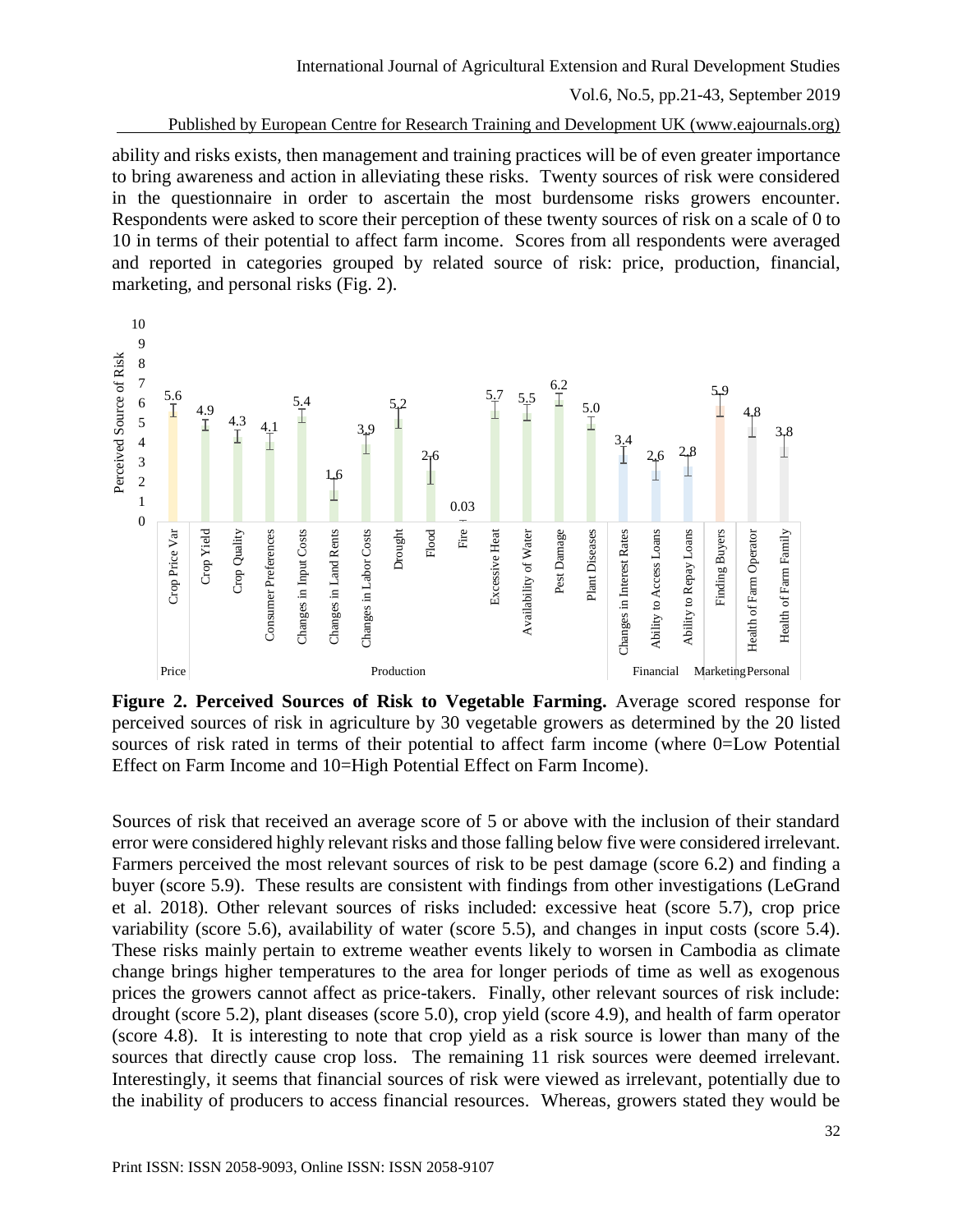Published by European Centre for Research Training and Development UK (www.eajournals.org)

most willing to take risks associated with finance and investment. Perhaps growers are more willing to take risks in this area as the available set of financial risks are likely to significantly alter income levels. From these results, it seems that the highest scoring sources of risk center around frequently faced exogenous factors associated with both production and marketing such as weather, pests, price volatility, and transaction costs. Understanding these results will help to inform the appropriate risk management strategies to incorporate.

### **Risk Management Strategies**

Eleven risk management strategies were evaluated based on their ability to mitigate risk exposure faced by farm families. In the following sections, we analyze these risk management strategies based on their existing usage, growers' awareness and attitudes toward the strategies, and growers' perceived benefits and risks toward farm income through strategy incorporation.

### **Current Engagement with Risk Management Strategies**

This section details the current usage of each risk management strategy. It is important to understand what strategies are currently being leveraged and their availability to growers. Additionally, we seek to identify if growers rely heavily on traditional risk management strategies or if there is local institutional capacity for alternative risk management strategies. Respondents were asked to state whether or not they currently engage in each of 11 risk management strategies. Figure 3 below displays the current use of these strategies.



**Figure 3. Current Engagement of Vegetable Growers with 11 Risk Management Strategies.**  Percent of vegetable growers currently engaged in each of 11 selected risk management strategies as determined by one yes/no question in questionnaire

All respondents were pre-selected on the basis of vegetable production and therefore it comes as no surprise that 100% of respondents grow a diverse set of vegetables as vegetables can be highly seasonable, forcing growers to plant different varieties to provide year-round income. Enterprise diversification has also been adopted by 80% of respondents. Enterprise diversification mainly came in the form of rice production or the raising of poultry, fish, or ruminants both for income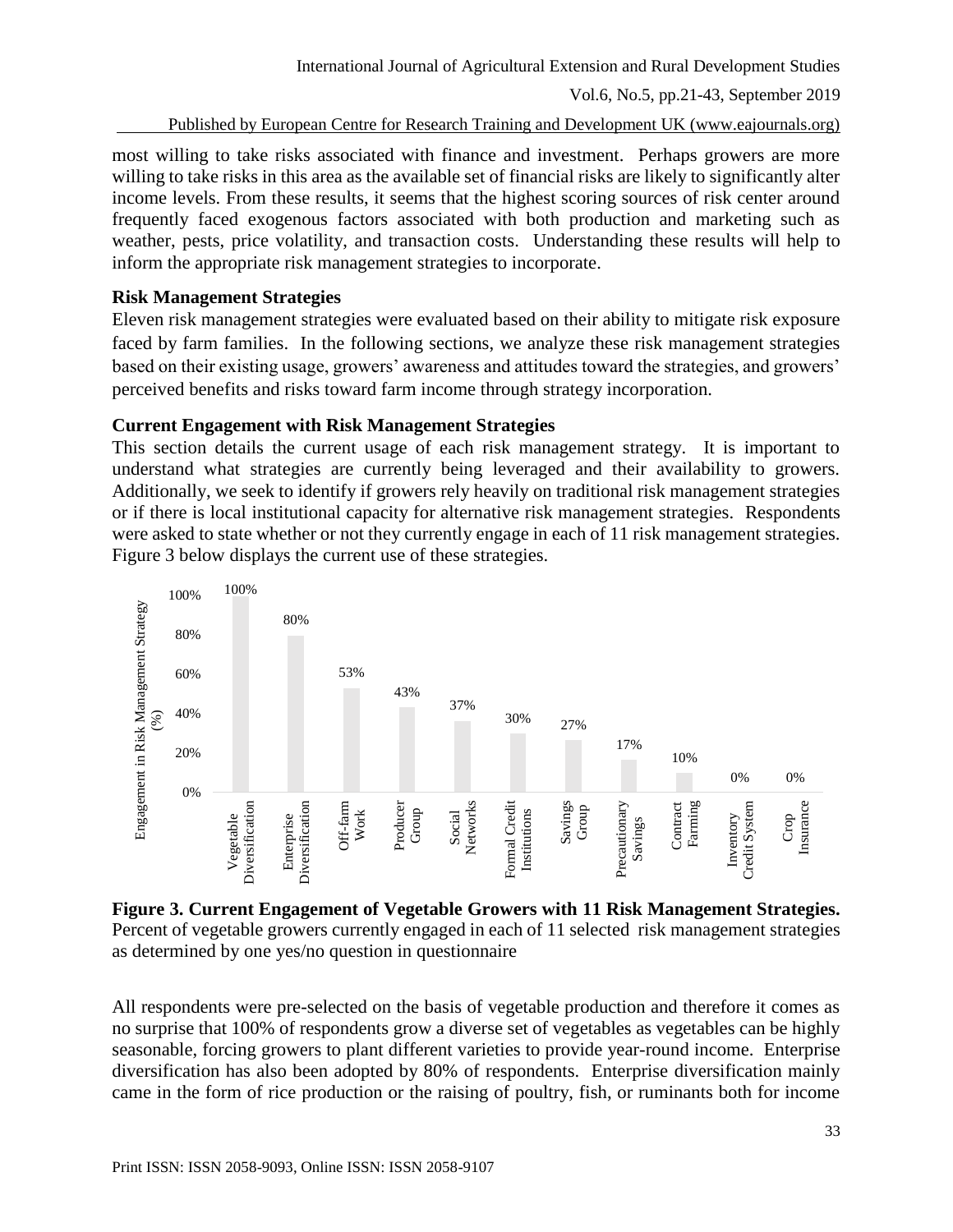Published by European Centre for Research Training and Development UK (www.eajournals.org)

and family consumption. Respondents had moderate engagement with the traditional risk management strategies of off-farm work, and social networks, while having low engagement in precautionary savings. Respondents listed lack of access to savings and capital or an inability to repay loans as the primary reason for not engaging in these strategies. In terms of alternative risk management strategies, respondents had moderate engagement in producer groups and formal credit institutions, and low engagement in savings groups and contract farming. Respondents primarily stated that these alternative strategies were unavailable to them and secondarily stated unawareness of these strategies. The use of inventory credit systems and crop insurance is nonexistent as these risk management tools are currently unavailable to growers. While many of the alternative risk management strategies currently have low engagement rates, attitudinal assessments should be conducted to determine if usage rates would change if these strategies were made available.

#### **Attitudes towards Risk Management Strategies**

We seek to understand the attitudinal assessments of risk management strategies by growers to allow insights into their current awareness and receptiveness of these strategies. If levels of awareness are low while interest and comfort in using the strategy are high, farmer trainings can be leveraged in order to facilitate understanding of the strategy. Additionally, it would be evident that those receptive to adoption while displaying low levels of awareness may be more likely to adopt the strategy if it is made aware and available to growers. Respondents' average attitudinal assessments of risk management strategies are displayed below in Figure 4. In terms of awareness of strategies, results are grouped into clusters of high, moderate, and low levels of awareness. The high awareness cluster includes vegetable diversification and enterprise diversification which received average scores of 6.1 and 5.6 respectively. As these strategies had the highest levels of engagement it is not surprising to see this result. The moderate awareness cluster ranged from 3.5- 4.5 and includes the traditional risk management strategies of off-farm work, precautionary savings, and social networks. The moderate awareness cluster also included the alternative risk management strategies of contract farming, savings groups, and producer groups. The low awareness cluster ranged from 1-3 and includes the alternative strategies of formal credit institutions, crop insurance, and inventory credit systems. It is not surprising to see formal credit institutions in the low awareness cluster as its use is rather low and it is viewed as the riskiest strategy. Crop insurance and inventory credit systems likewise are not offered at all which also explains their low awareness. It is surprising that savings groups and precautionary savings were in the low awareness cluster. It is likely that survey respondents did not have access to financial tools such as savings accounts and indeed it seems that growers rarely have savings in the first place. However, the idea of setting some money aside for hard times does not appear to be something they actively engage in. Savings groups had a rather low level of use according to survey respondents but it is surprising to see the level of unawareness of this strategy. Several growers responded that they did not belong to a savings group but knew that groups existed nearby.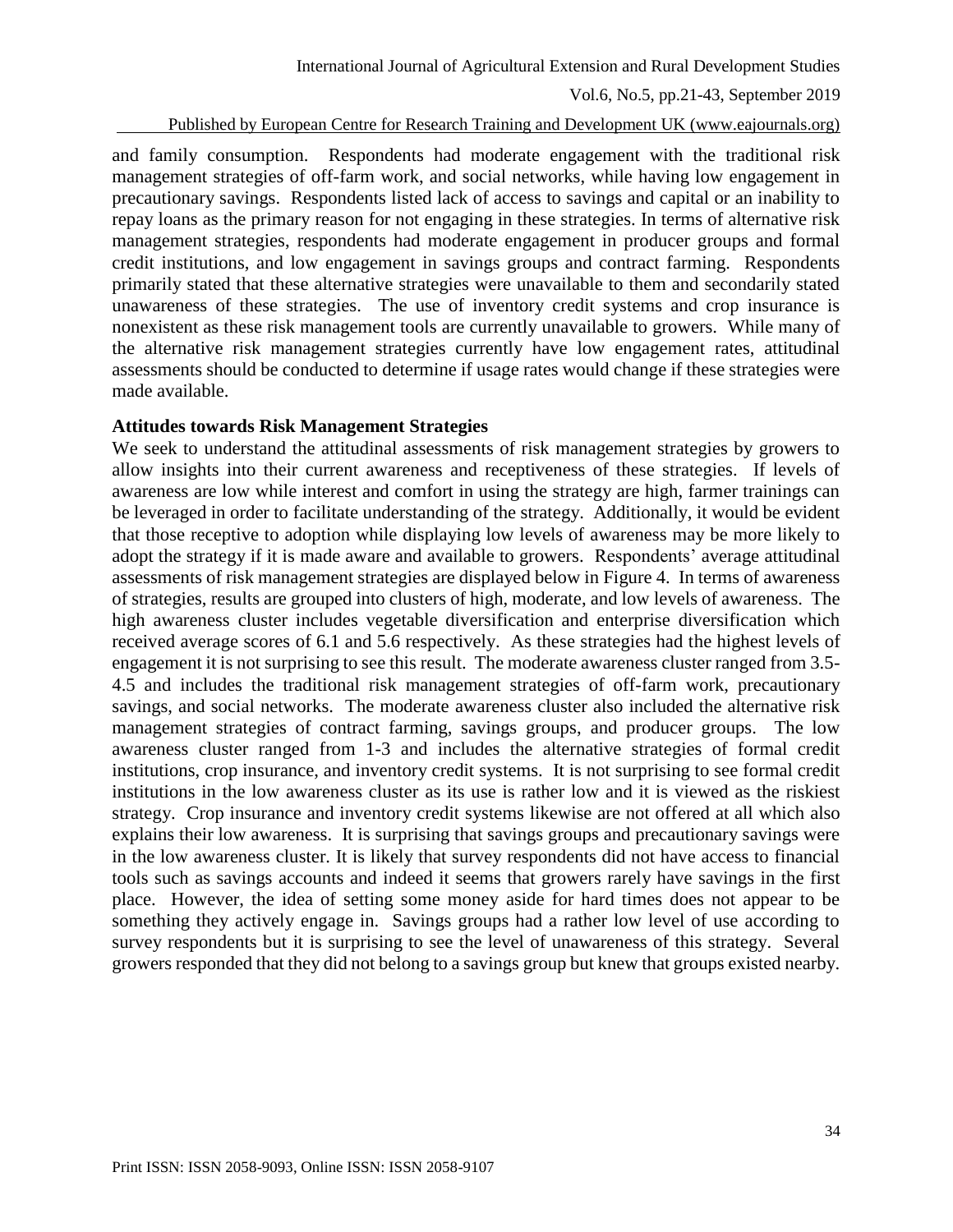



**Figure 4. Attitudes toward Risk Management Strategies.** Awareness, interest, and comfort of engaging in risk management strategies as determined by questionnaire were scored (where 0=Not Aware/Interested/Comfortable At All and 10=Very Aware/Interested/Comfortable) and averaged.

■ Awareness ■ Interest ■ Comfort

**Contract** Farming

Inventory Credit System

Crop Insurance

Savings Group

Producer Group

Formal Credit Institutions

Formal Credit

Interest in risk management strategies can again be grouped into high, moderate, and low interest clusters. The high interest cluster ranges from 6.5-7.5 and includes the traditional strategies of vegetable diversification and enterprise diversification as well as the alternative strategies of contract farming and producer groups. High interest levels in contract farming and producer groups are unsurprising as they are actively being implemented in these communities. The moderate interest cluster ranges from 4.0-5.0 including the traditional strategies of off-farm work, precautionary savings and the alternative strategies of inventory credit systems, crop insurance, and savings groups. Inventory credit systems and crop insurance both exhibit the highest difference in awareness and interest (3.2 and 2.8 respectively) suggesting these strategies may have high adoption rates if implemented. Finally, the low interest cluster ranges from 2.0-2.5 and includes social networks and formal credit institutions suggesting to an adverseness to loans and indebtedness.

Perceived comfort follows a very similar pattern with interest in risk management strategies. The high comfort cluster ranges from 6.0-8.0 and includes vegetable diversification, enterprise diversification, producer groups, and contract farming. Vegetable and enterprise diversification have the highest levels of engagement so it is unsurprising to see that growers are comfortable in using them. Producer groups and contract farming are the two alternative strategies that have been presented to farmers with active implementation. The middle comfort cluster ranges from 3.0-5.5

 $\overline{0}$ 

Off-farm Work

Precautionary Savings Vegetable<br>Diversification Diversification Enterprise<br>Diversification Diversification Social Networks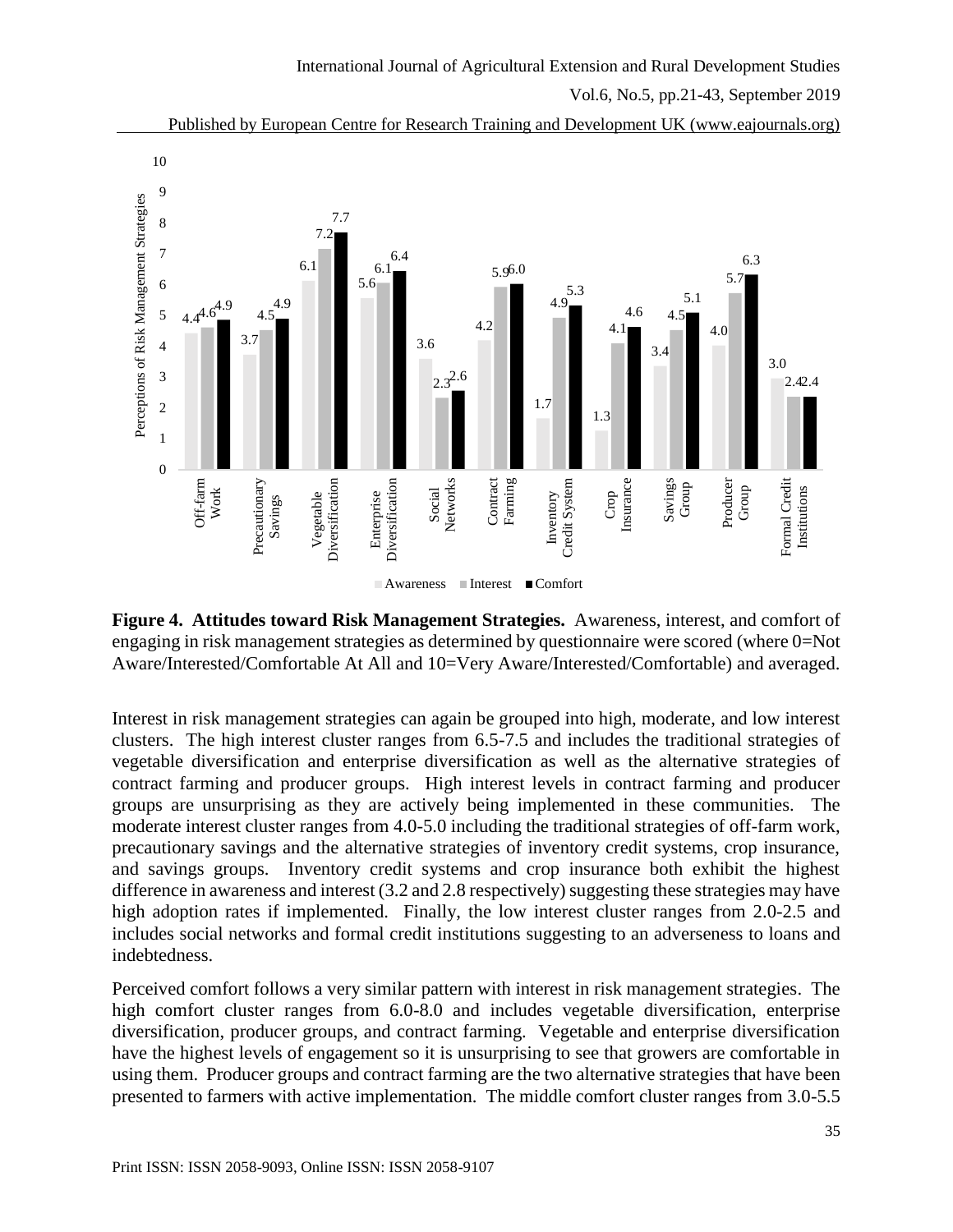Published by European Centre for Research Training and Development UK (www.eajournals.org)

and includes inventory credit systems, savings groups, off-farm work, precautionary savings, and crop insurance. Again the difference between awareness and comfort in inventory credit systems and crop insurance are larger than any other strategy, suggesting high adoption if these strategies are made available to growers. The low comfort cluster ranges from 2-3 and is made of up of social networks and financial credit institutions, just as in the interest category.

### **Perceived Benefits and Risks**

To shed light on the strategies growers may be likely to adopt, questions were asked about the perceived benefits and risks to income of incorporating these 11 risk management strategies. The average perceived benefits and risks to income of engaging in each of the 11 selected risk management strategies were rated by respondents from 0 to 10 and averaged (Fig. 5). The average perceived benefit score (light grey bars) was then compared to the average perceived risk score (dark grey bars) to determine whether farmers perceived each risk management strategy as an overall net benefit (green bars) or net risk (red bars).



**Figure 5. Perceived Benefits and Risks of Risk Management Strategies.** Average scored response of perceived benefits (light gray) and risks (dark gray) of risk management strategies as determined by two scored responses ranging from 0-10 from questionnaire. A negative difference (red) indicates perceived risk is higher than perceived benefit, while a positive difference (green) indicates perceived benefit is higher than perceived risk (where 0=Not Beneficial or Risky At All and 10=Very Beneficial or Risky).

Three traditional risk management strategies, off-farm work, precautionary savings, and social networks, had average perceived risk scores which outweighed their perceived benefits. Of the strategies where average benefits had higher scores than average risks, the traditional strategies included vegetable diversification  $(+2.3)$  and enterprise diversification  $(+0.4)$ . Vegetable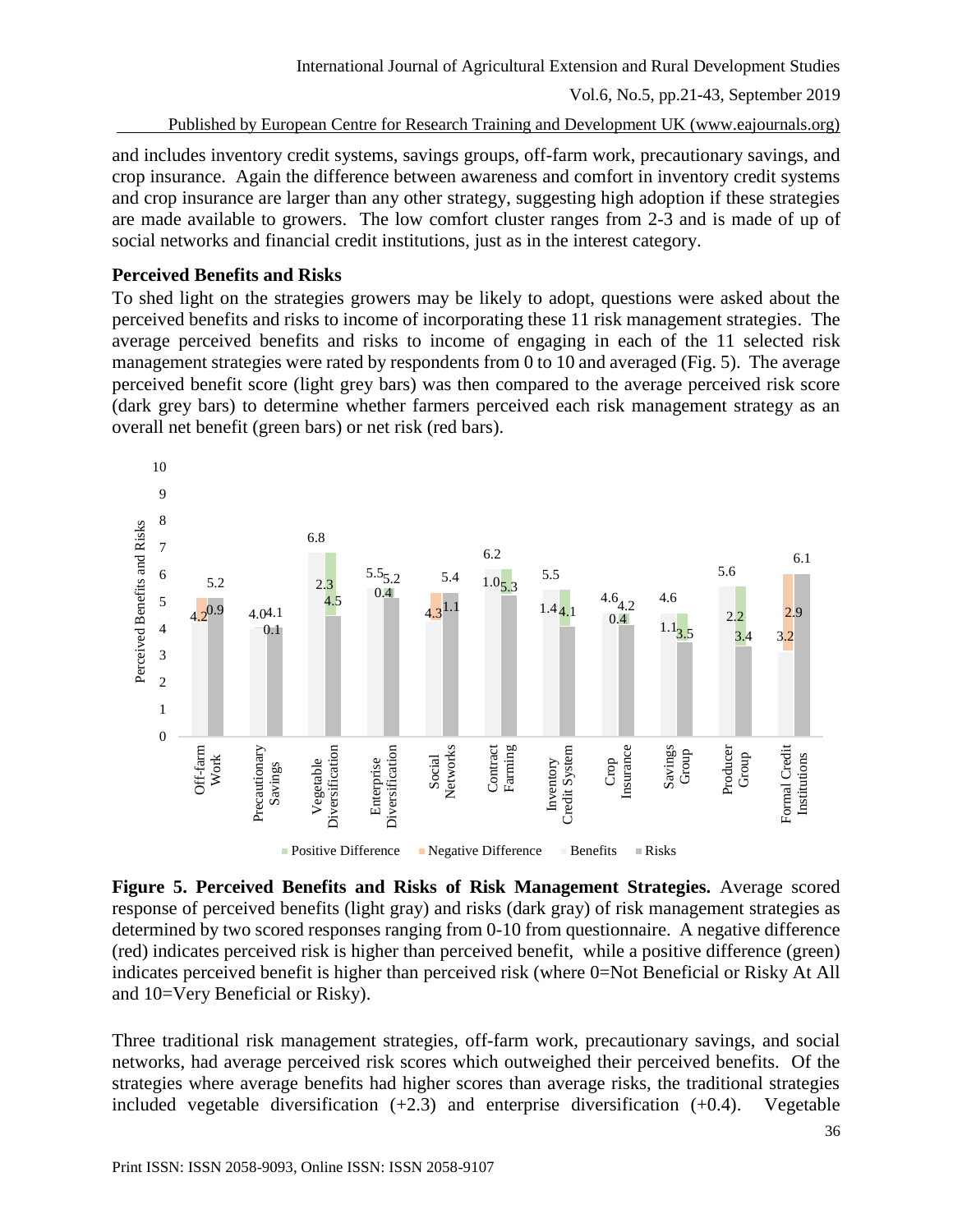Published by European Centre for Research Training and Development UK (www.eajournals.org)

diversification also had the highest positive difference between benefits and risks. All alternative risk management strategies had higher average benefit scores than risk scores with the exception of formal credit institutions. Of the alternative risk management strategies, contract farming received the highest score in terms of perceived benefits to income (6.2) while producer groups had the highest difference between benefits and risks (+2.2) as well as the lowest perceived risks (3.4). It is interesting to note that growers seem more receptive to the alternative strategies. Perhaps their experience taught them that some traditional strategies do not significantly increase household income and they are willing to consider alternative strategies. The exception here is vegetable diversification. Vegetables are a cash crops with low inputs costs. Selection bias is also a likely issue with the high positive difference in vegetable diversification. Growers that did not see the benefits of this strategy would have stopped growing vegetables and would thus not be included in this survey. The high negative difference between formal credit institutions (-2.9) is misaligned with growers earlier statements that they are willing to take risks in the area of finance and investment.

### **Specific Recommendations**

These assessments of use, awareness, and attitudes towards traditional and alternative risk management strategies allow us to make recommendations regarding alternative strategies. In order to address the most relevant risks identified by growers, strategies that focus on 1) securing buyers, 2) market prices, 3) addressing costs of inputs and 4) minimizing crop damages due to natural events should be prioritized. To address the costs of agricultural inputs, we recommend the promotion and formation of both producer and savings groups. Producer groups provide growers with bargaining power to lower the costs of inputs while savings groups afford growers the opportunity to access small loans and savings, granting growers with the cash endowments to secure expensive agricultural equipment including tillers and water pumps.

The two alternative market strategies available to address securing buyers and market prices are contract farming and inventory credit systems. We recommend contract farming to be used in favor of inventory credit systems as contract farming continuously secures a buyer whereas an inventory credit system simply lengthens the time available to find a buyer and can increase transaction costs of operation. Contract farming also stabilizes the prices received by growers reducing uncertainty of income and allowing for better future planning and investment. While inventory credit systems can allow growers to capture spikes in market prices that exceed contract prices, the uncertainty of these prices places great risk on the part of the grower and it is possible that growers would find greater utility from stable prices rather than continually attempting to capture high market prices, not obtained with certainty. Perhaps most importantly, contract farming is likely to be a preferred strategy over an inventory credit system when it comes to horticultural products as the latter needs the appropriate cold chain technology in order to function properly as horticultural crops are highly perishable and cannot be stored indefinitely. Currently, cold chain technology in the post-harvest production process is limited in its use and availability in Cambodia. While the current SVVC project is working to introduce cold storage through coolbots, it does not seem like an inventory credit system is the optimal current pathway for growers. Once a more robust cold-chain storage system is in place piloting of an inventory credit system may be possible and growers not engaged in contract farming may be interested in participating in the study. Therefore, as contract farming has higher levels of current use, awareness, interest, comfort, and perceived benefits, as well as having the ability to be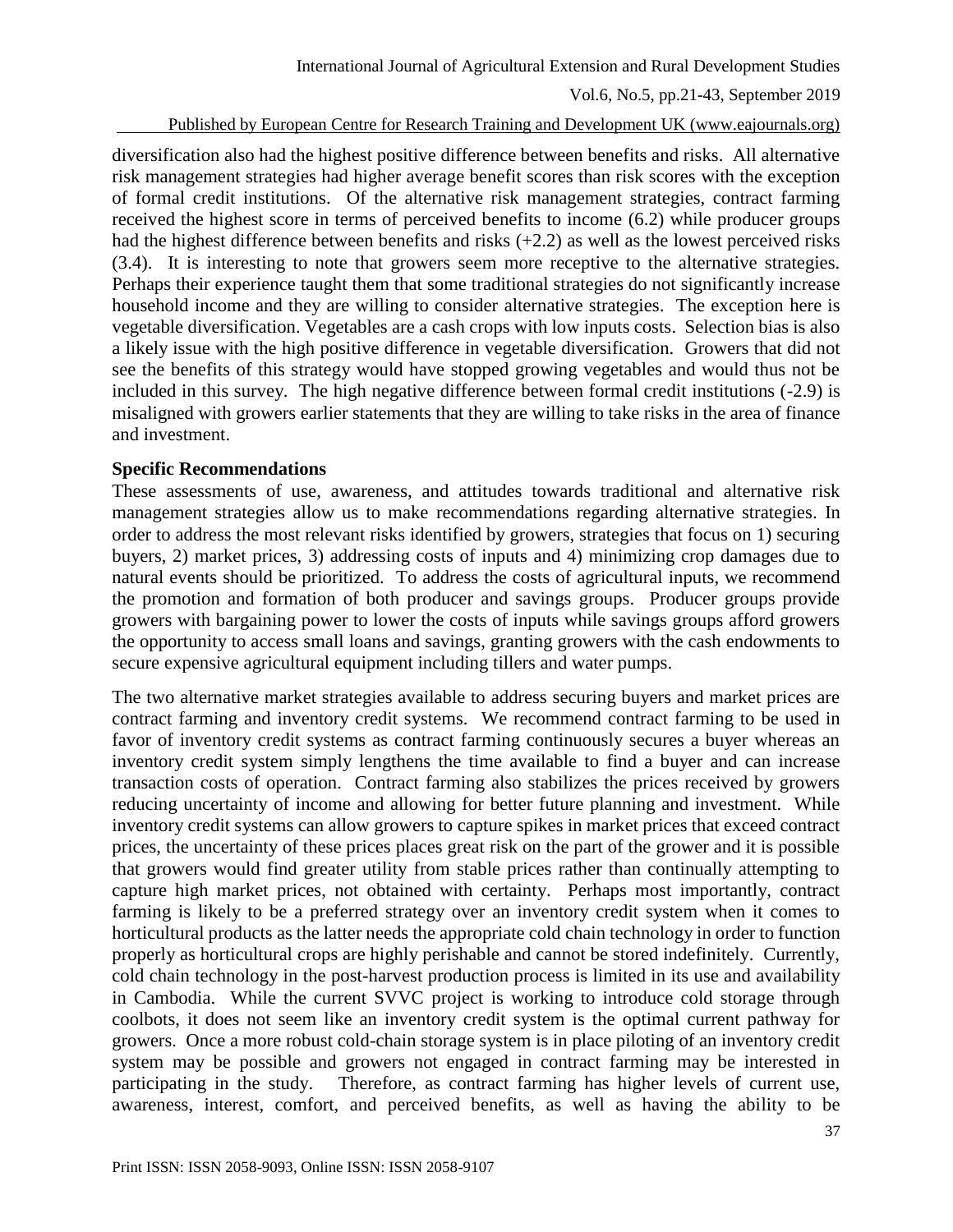Published by European Centre for Research Training and Development UK (www.eajournals.org)

implemented in the near future, contract farming will be the alternative marketing risk management strategy recommended for implementation.

Finally, growers indicate that the exogenous factors related to natural events such as extreme weather conditions and pests are some of the biggest risks faced. While this particular study does not focus on tangible agricultural risk management strategies that can negate the yield losses from these events, the introduction of crop insurance is a potentially viable method to introduce to growers. Crop insurance can be an income smoothing strategy when crop losses reach a certain threshold and thus is the main alternative risk management strategy considered in this research to mitigate production risks. Therefore, crop insurance is the recommended intangible risk management strategy recommended to alleviate production risks faced by growers as its perceived benefits outweigh the risks and growers are moderately interested and comfortable in accessing it.

#### **Producer and Savings Groups**

Changes in the costs of agricultural inputs can be addressed through the formation of producer groups. This alternative risk management strategy can allow a collective of farmers to obtain bargaining power, enabling them to receive bulk pricing discounts on input supplies. Additionally, a producer group can have the added benefit of ensuring that the procured input supplies are of high quality, a major issue growers struggle with in Cambodia. Indeed, the SVVC project has just begun to form a producer group "Tasey Smaki Agricultural Cooperative" (TSAC). This recently formed group no doubt influenced survey results of use of and attitudes toward producer groups. However, as a producer group addresses some of the major risks identified by farmers including input costs and the marketing and labeling of produce, in addition to the benefits of informationsharing, producer groups remain a highly recommended alternative risk management strategy. As TSAC has only recently been formed, it is unclear at this time what growers ultimately want the producer group to achieve. However, it is advised that in addition to bargaining to reduce input costs, the producer group be used to leverage negotiations of contract farming output prices and serve as a platform for technology and information sharing, grower training workshops, and the introduction and development of savings groups.

Savings groups offer an alternative method of financial and capital access to smallholder growers incapable of accessing traditional lending institutions. It is encouraged that growers belonging to TSAC be given the opportunity to opt-in to the savings group with access to a savings account earning an agreed upon interest rate as well as the opportunity to secure small loans which can, for example, be used to purchase expensive inputs such as tillers, tractors, or irrigation supplies that may otherwise not be accessible. It is suggested that growers consider organizing the savings group as a "shared interest savings group" (SISG). In addition to accessing savings and small loans, a SISG is comprised of members with common interests across the agricultural supply chain. The SISG allows for open dialogue to identify agricultural and supply chain issue, test solutions, and apply early scaling of agricultural technologies (LeGrand, 2018). As the savings group falls under the umbrella of the producer group, the "shared interest" component of the savings group should not be difficult to develop. Membership to the SISG should, however, not be limited to producer group members. Other community members should be encouraged to join and engage in participatory learning and information-sharing to promote food safety practices, technology adoption, market access, and financial access and inclusion.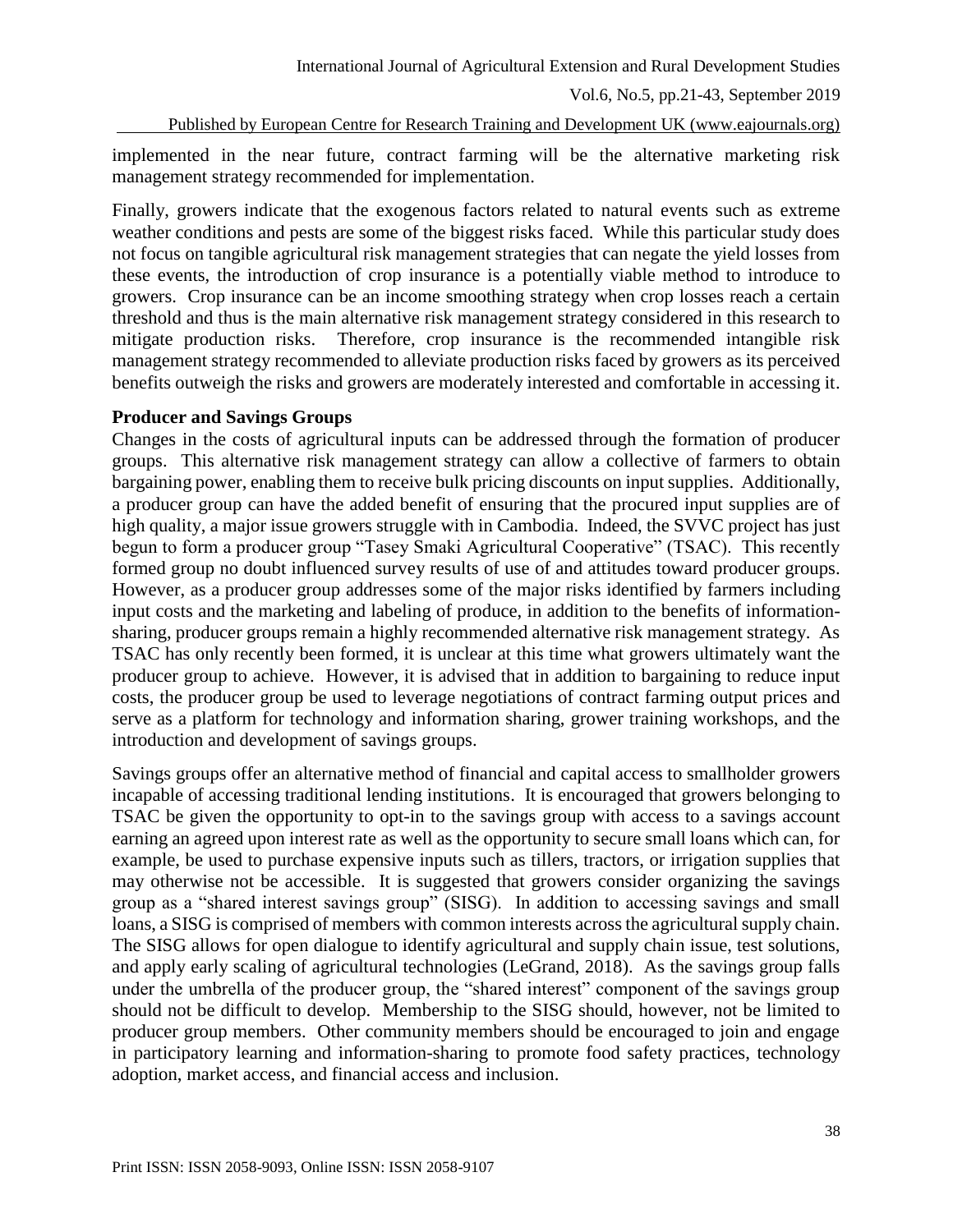#### Published by European Centre for Research Training and Development UK (www.eajournals.org)

#### **Contract Farming and Crop Insurance**

The results of this study suggest the implementation of contract farming and crop insurance would alleviate some of the greatest risks faced by growers. Additionally, these growers already seem highly receptive to implementing these risk management strategies. Contract farming, through the production of pesticide-free vegetables, as displayed in the Horticultural Innovation Lab model, would alleviate pest damage, the pressure of securing a buyer, and crop price variability, three of the greatest concerns expressed in the questionnaire. While crop insurance cannot directly stabilize crop price variability, pest damage, or excessive heat, it can act as an income-smoothing strategy to mitigate the impacts of production risks and also has the potential to buffer income when market prices fall. Thus this management strategy also mitigates major production risks. Although these strategies may address many production risks, adoption off technologies, techniques, and practices is often difficult to overcome. However, farmers seem to respond favorably to these two risk management strategies presently. As seen in Figure 5, on average, farmers weighed the benefits of contract farming and crop insurance greater than the risks of incorporating these strategies. Additionally, farmers displayed high levels of interest and confidence in utilizing contract farming (Figure 4) while also exhibiting fairly high levels of interest and confidence in employing crop insurance despite having lower levels of awareness of this strategy than any other strategy. Therefore, it appears likely that high demand would exist for these opportunities if offered. However, these two strategies represent two of the three lowest levels of engagement of the risk management strategies surveyed. It seems evident that creating programs focused on the implementation of crop insurance and contract farming is low-hanging fruit for the Cambodian government and development organizations operating in the country.

It is likely that the introduction of crop insurance will have to be implemented by the Cambodian government. At the very least, private companies must be backed by the government in order to make crop insurance successful as the covariate risks associated with farming often make it infeasible for private companies to generate a profit. Additionally, information asymmetries such as adverse selection and moral hazard make it difficult for private insurance companies to exist within agriculture. Therefore, it is suggested that crop insurance be backed by the government and subsidized so as to be affordable for growers. If the government of Cambodia is serious about meeting domestic vegetable demand and alleviating poverty amongst its citizens, the impact of crop insurance cannot be denied.

The implementation of contract farming will lead to increased uptake in recordkeeping of crop yields. This may pave the way for the establishment of long-term, well-structured crop insurance that relies on a history of crop yields in order to effectively determine significant yield losses. Often, the yield history at each farm is used, however, area wide yields can also be used. By collecting extensive data from these farmers, area-wide yields can be determined, thus paving the way for crop insurance. Additionally, as vegetable farmers often produce many vegetable types, insurance programs may find that crop insurance is impractical in its ability to cover all types of vegetables. However, bundling many vegetables grown in this area under "leafy greens" or under the brassicaceae family will help to eliminate this issue. Additionally, using adjusted gross revenue insurance (AGR) would eliminate this impracticality by focusing instead on revenue as opposed to crop-by-crop yields. In order to facilitate greater demand and eventual adoption of these strategies, financial literacy workshops need to be established to familiarize growers with these concepts and display the benefits these tools offer. Based, on the questionnaire results, it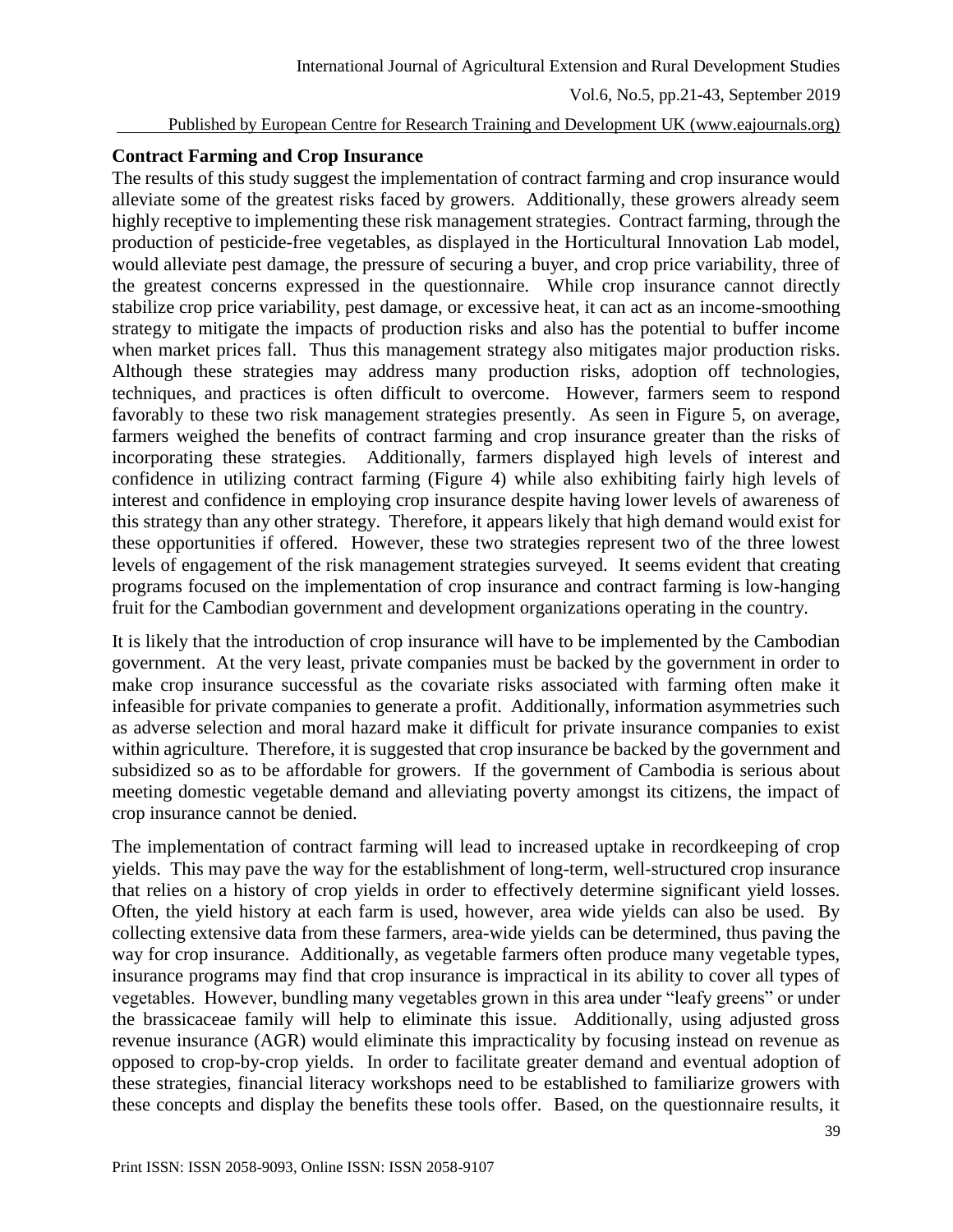International Journal of Agricultural Extension and Rural Development Studies

Vol.6, No.5, pp.21-43, September 2019

Published by European Centre for Research Training and Development UK (www.eajournals.org)

seems that growers prefer workshops organized by universities and NGOs which should both be leveraged to accomplish this goal.

# **4.4.3 Training and Education to Support the Implementation of Risk Management Strategies**

Risk management strategies also need a platform in which training and education can be disseminated to growers. To help determine the types of information dissemination strategies with the most potential to meet the needs of vegetable growers, we asked growers a series of questions to determine their preferences for training and education (Fig. 6).



**Figure 6. Producer Preferences for Training and Education.** Average Scored Response for 16 Preferred Sources of Training and Education on Risk Management Strategies as Determined by Scored Responses from the Questionnaire (where 0=Low Preference and 10=High Preference)

Farmers reported the highest preference for training and education would be through universities and NGOs (average scores 6.6 and 6.3, respectively). The moderate preference cluster ranged from 4.0-6.0 and includes training through government extension agencies, producer groups, selflearning, other farmers, contract companies, agricultural suppliers, savings groups, and television. The low preference cluster ranged from 2.0-4.0 and includes local traders, collectors, radio, newspaper, internet, and farm magazine/newsletters. It is advisable that the recommended alternative risk management strategies be delivered through the established producer group by universities or NGOs specializing in educating growers on each of the respective strategies. The SVVC team and TSAC have established a "Safe Agriculture Learning Center" which can raise awareness of alternative risk management strategies that growers are unfamiliar with such as crop insurance. This platform may also raise interest, comfort, and perceived benefits in using these strategies while simultaneously lowering the perceived risks as growers receive more information and become more familiar with the strategies.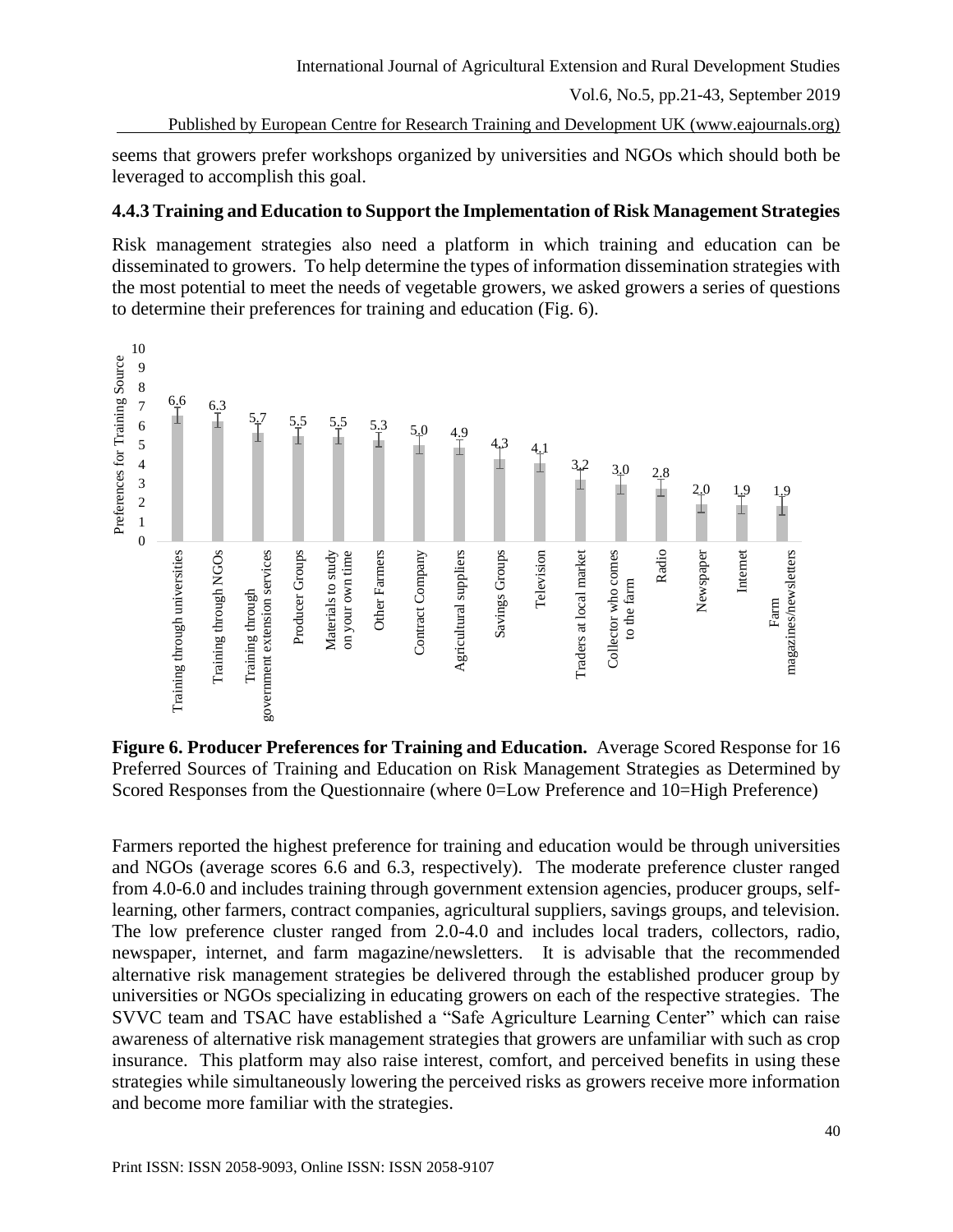#### Published by European Centre for Research Training and Development UK (www.eajournals.org)

### **CONCLUSION**

The existing vegetable sector in Cambodia is underdeveloped and poorly managed, and prone to be affected by exogenous shocks. To date, it fails to meet domestic consumer demand. Vegetables are typically imported from Vietnam and perceived not as safe as domestic vegetables despite similar production methods. The Cambodian government is trying to assist local growers to access more of the domestic market and take advantage of this perception and window of opportunity before production standards in neighboring countries improve and production costs decrease. However, Cambodian vegetable growers are exposed to exogenous production, market, and personal shocks that can greatly impact yields, prices, and incomes of these smallholder operations and it necessary to examine current and potential risk management strategies to properly safeguard vegetable growers and secure long-term economic self-sufficiency.

This study examined attitudes towards, knowledge and use of eleven traditional and alternative risk management strategies in order to determine which practices are under-utilized, have the potential for high rates of adoption, can increase grower income, and induce farmers into transitioning into vegetables production. We find the implementation of producer groups and savings groups will allow growers to decrease input costs, increase economies of scale, promote information-sharing and problem-solving, and offer greater financial savings and access. The employment of contract farming and crop insurance are low-hanging fruit in that they are used infrequently as few channels exist for farmers to assess these risk management strategies.

We also recommended that the government of Cambodia develops a crop insurance program that subsidizes insurance for growers and makes coverage affordable to farmers. Additionally, it is necessary to establish an environment that promotes business opportunities where producers and marketers can coordinate and streamline production of safe-vegetables. These directions will likely increase the use of contract farming, reduce production risks and positively impact vegetable growers. The Cambodian government can simultaneously achieve its goal of meeting domestic vegetable demand while increasing grower incomes and reducing poverty, and thus increase social welfare overall.

### **Future Research**

Multiple directions of future research can be pursued as an extension of this study. Surveying additional growers could give greater insight into the accuracy of prices and per area yields in this study. It could extend the understanding regarding attitudes, knowledge and use of traditional and alternative risk management strategies and its underlying cost and benefit perceptions. Once the implementation and use of the cold storage facility is established for instance, producer groups in Battambang may want to pilot an inventory credit system. To the author's knowledge, there has been no attempt to link inventory credit systems to vegetables at this point and a pilot study may demonstrate the viability of linking vegetables with inventory credit systems to growers who are not engaged in contract farming in order to mitigate post-harvest losses or avoid low market prices.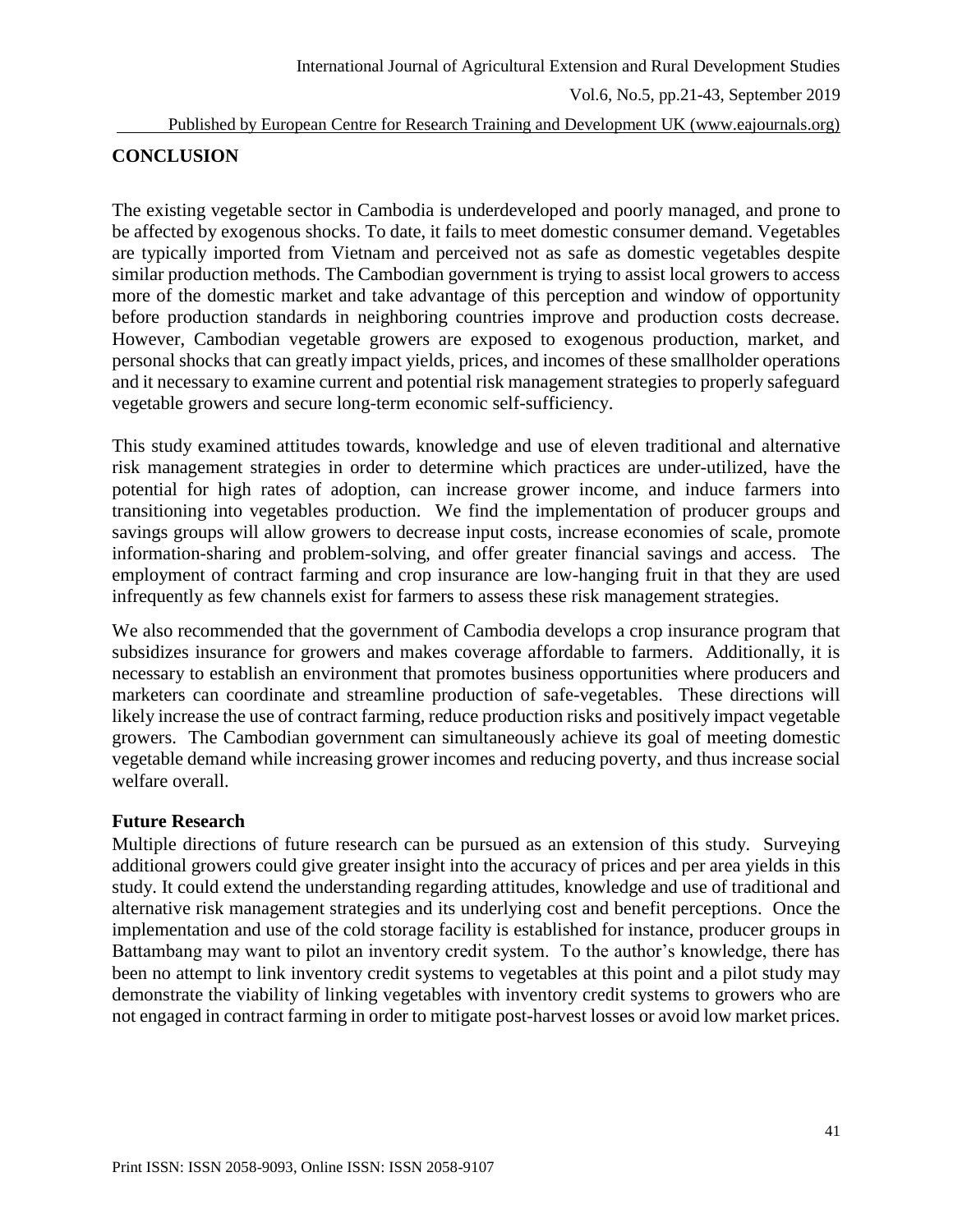Published by European Centre for Research Training and Development UK (www.eajournals.org)

#### **References**

- "Agricultural Risk Management and Insurance." *Agricultural Finance and Opportunities for Investment and Expansion Advances in Finance, Accounting, and Economics*, pp. 221– 234., doi:10.4018/978-1-5225-3059-6.ch012.
- Asian Development Bank (2014). Cambodia: Country Poverty Analysis 2014. Manila, Philippines.
- Bhattamishra, Ruchira, and Christopher B. Barrett. "Community-Based Risk Management Arrangements: An Overview and Implications for Social Fund Program Design." *SSRN Electronic Journal*, 2008, doi:10.2139/ssrn.1141878.
- Coble, K.H., et al. (1999) "Crop Producer Risk Management Survey: A Preliminary Summary of Selected Data." Presentations, Working Papers, and Gray Literature: Agricultural Economics. University of Nebraska-Lincoln.
- Dohmen, Thomas, et al. "Individual Risk Attitudes: Measurement, Determinants, And Behavioral Consequences." *Journal of the European Economic Association*, vol. 9, no. 3, 2011, pp. 522–550., doi:10.1111/j.1542-4774.2011.01015.x.
- Drollette, Sarah A. *Managing Financial Risk in Agriculture*. Department of Applied Economics, 2009, *Managing Financial Risk in Agriculture*.
- Economic Research Service, United States Department of Agriculture. "Managing Risk in Farming: Concepts, Research, and Analysis". USDS, 1999.
- Eliste, Paavo; Zorya, Sergiy. 2015. *Cambodian agriculture in transition : opportunities and risks (English)*. Washington, D.C. : World Bank Group.
- FAO (2007). Approaches to linking producers to markets. Rome, FAO.
- FAO (2014). Country Fact Sheet on Food and Agriculture Policy Trends. Rome, FAO.
- Feyisa, Ashenafi Duguma. "The Role of Agricultural Cooperatives in Risk Management and Impact on Farm Income: *Evidence from Southern Ethiopia*." *International Journal of Economic Behavior and Organization*, vol. 4, no. 4, 2016, p. 28., doi:10.11648/j.ijebo.20160404.11.
- G. David Miller, Karen LeGrand, Fred Sagemuller, Cary Trexler, Glenn Young, Neda Yousefian. "Partnership in Agricultural Community Entrepreneurship (PACE)." (2017). *International Journal of Interdisciplinary Research and Innovations*. 5(3):1-8.
- Gunjal, Kisan. *Agricultural Risk Management Tools*. PARM, 2016.
- Hardaker, J. Brian, et al. *Coping with Risk in Agriculture*. CABI, 2007.
- Kiely, Sean, et al. "Case Study: Risk and Risk Management Strategies for Smallholder Vegetable Growers in Battambang, Cambodia." 2019. University of California, Davis. Master's Thesis.
- Kahan, Davis. *Managing Risk in Farming*. FAO, 2008, p. 8, *Managing Risk in Farming*.
- Ksoll, Christopher, et al. "Impact of Village Savings and Loan Associations: Evidence from a Cluster Randomized Trial." *Journal of Development Economics*, vol. 120, 2016, pp. 70– 85., doi:10.1016/j.jdeveco.2015.12.003.
- Kula, Turner, & Sar. *An Analysis of Three Commodity Value Chains in Cambodia Rice, Horticulture, and Aquaculture*. 2015, avwebmaster.wpengine.com/wpcontent/uploads/sites/default/files/attach/2015/04/LEO-Cambodia-Value-Chain-Assessment.pdf.
- LeGrand, K., Yamashita, L., Trexler, C. J., An, V. T. L., & Young, G. M. (2017). Developing Food Science Core Competencies in Vietnam: The Role of Experience and Problem